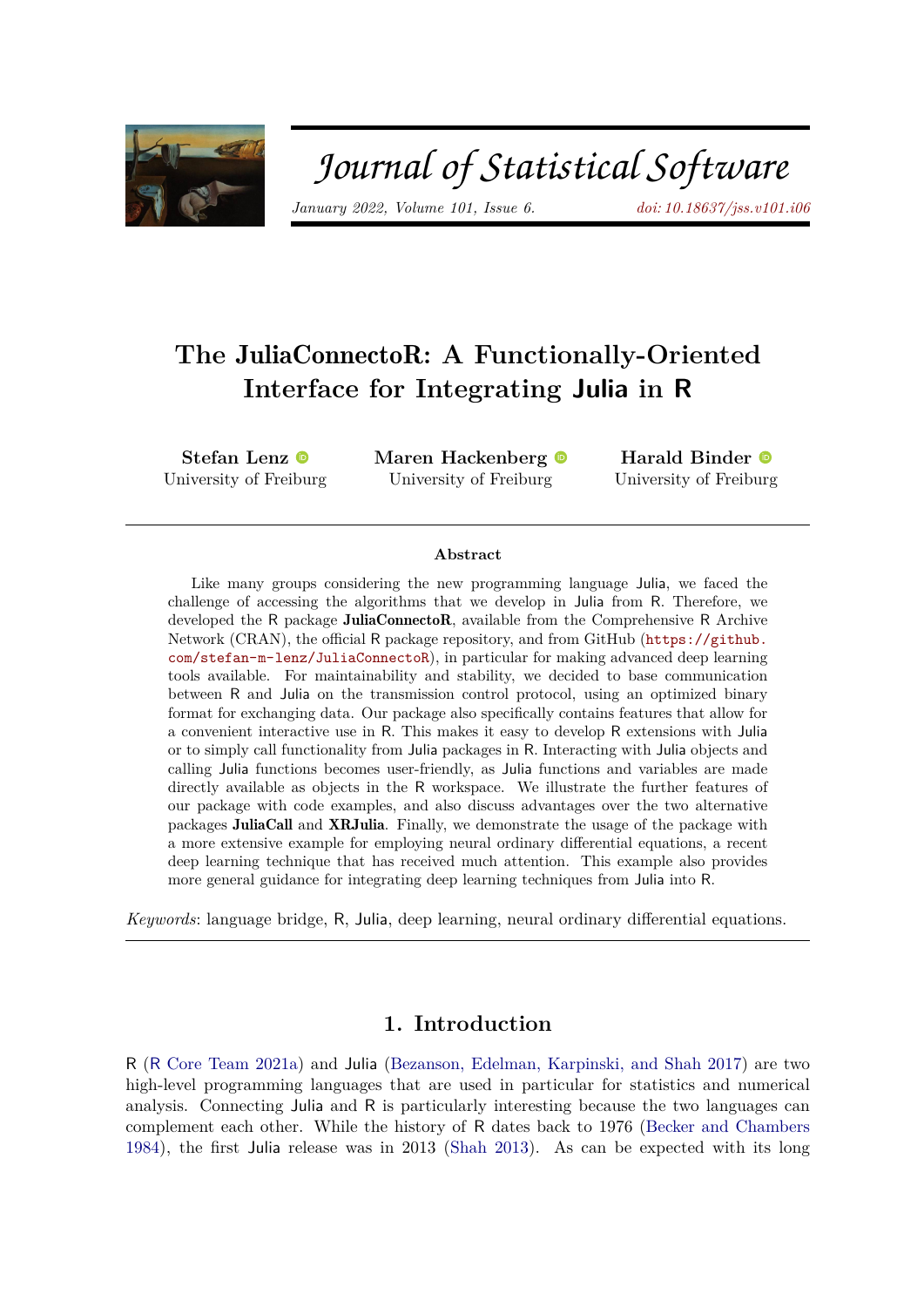history, R offers a much larger number of packages for statistical methods than Julia. Yet, Julia also has packages that offer features that are not available in R. For example, training neural differential equations [\(Chen, Rubanova, Bettencourt, and Duvenaud](#page-20-2) [2018\)](#page-20-2), which will be shown in an example later, is not directly possible in R at the moment. Another example where R users can benefit from developments in Julia is the Julia package **Differen**tialEquations [\(Rackauckas and Nie](#page-22-2) [2017\)](#page-22-2), which also is available via the wrapper package diffeqr in R [\(Rackauckas](#page-22-3) [2021\)](#page-22-3). Julia was created with a strong emphasis on computational speed, as the authors were not satisfied with the performance of existing scientific computing languages [\(Bezanson](#page-20-0) *et al.* [2017\)](#page-20-0). This makes Julia particularly interesting for statisticians who have to deal with computationally intensive tasks. Notable Julia packages that exploit the performance advantages of Julia are the optimization package JuMP [\(Dunning, Huchette,](#page-21-0) [and Lubin](#page-21-0) [2017\)](#page-21-0), and the MixedModels package [\(Bates](#page-20-3) [2020\)](#page-20-3), which we will use for a small introductory example below.

There are already two packages, JuliaCall [\(Li](#page-21-1) [2019\)](#page-21-1) and XRJulia [\(Chambers](#page-20-4) [2019,](#page-20-4) [2016,](#page-20-5) Chapter 15), that aim at integrating Julia in R. This demonstrates the interest of the community in making functionality from Julia available in R. The requirements of convenient interactive use, e.g., of Julia deep learning packages, led us to develop the new package JuliaConnectoR for this purpose.

While Julia can get close to the performance of C, it offers the convenience of a high-level scripting language, which allows for fast code development. This makes connecting with Julia an alternative to using C extensions in R. Considering the similarities between R and Julia, this can further aid in making computationally demanding algorithms available in R. Also, there are already many bridges to different languages available [\(Dahl](#page-20-6) [2020;](#page-20-6) [Urbanek](#page-22-4) [2021;](#page-22-4) [Ushey, Allaire, and Tang](#page-22-5) [2022\)](#page-22-5), making R very suitable as a glue language. This ability to interface with other software is even central to the design of R [\(Chambers](#page-20-5) [2016\)](#page-20-5).

While R offers a wide range of statistical approaches, access to deep learning techniques is mostly provided only by wrappers around packages from other languages. Examples for this are the R packages keras [\(Allaire and Chollet](#page-20-7) [2021\)](#page-20-7), and rTorch [\(Reyes](#page-22-6) [2020\)](#page-22-6), which wrap the Python [\(Van Rossum](#page-22-7) *et al.* [2011\)](#page-22-7) libraries Keras [\(Chollet](#page-20-8) *et al.* [2015\)](#page-20-8) and PyTorch [\(Paszke](#page-21-2) *[et al.](#page-21-2)* [2019\)](#page-21-2), respectively. These two packages employ Python via the language bridge provided by the R package reticulate [\(Ushey](#page-22-5) *et al.* [2022\)](#page-22-5). Julia also offers an innovative approach for deep learning via the native Julia package Flux [\(Innes](#page-21-3) [2018;](#page-21-3) [Innes](#page-21-4) *et al.* [2018b\)](#page-21-4). Flux is based on differentiable programming, a technique for interpreting programs as functions which can be differentiated. The gradients of these functions are calculated via automatic differentiation, which can happen at execution time or even at compile time. Thus, it becomes less necessary for deep learning developers to adapt to a particular programming style that is enforced by a specific framework, e.g., computational graphs in TensorFlow [\(Abadi, Isard, and Murray](#page-19-0) [2017\)](#page-19-0). Instead, the optimization can be performed automatically on typical code. Julia is particularly suited to support this [\(Innes](#page-21-5) *et al.* [2018a\)](#page-21-5). We designed our package having deep learning with Julia in mind. The goal is to be able to interact with Julia code in a natural way in R.

Julia and R both target users in the fields of statistics and machine learning. This is mirrored by the fact that both languages share more traits with each other than with languages such as C or Python, which have not been designed primarily for this user group. In R, a functionallyoriented programming style is more common than object-oriented programming (OOP), even if there are several different OOP approaches available in R [\(Wickham](#page-22-8) [2019\)](#page-22-8). Similar to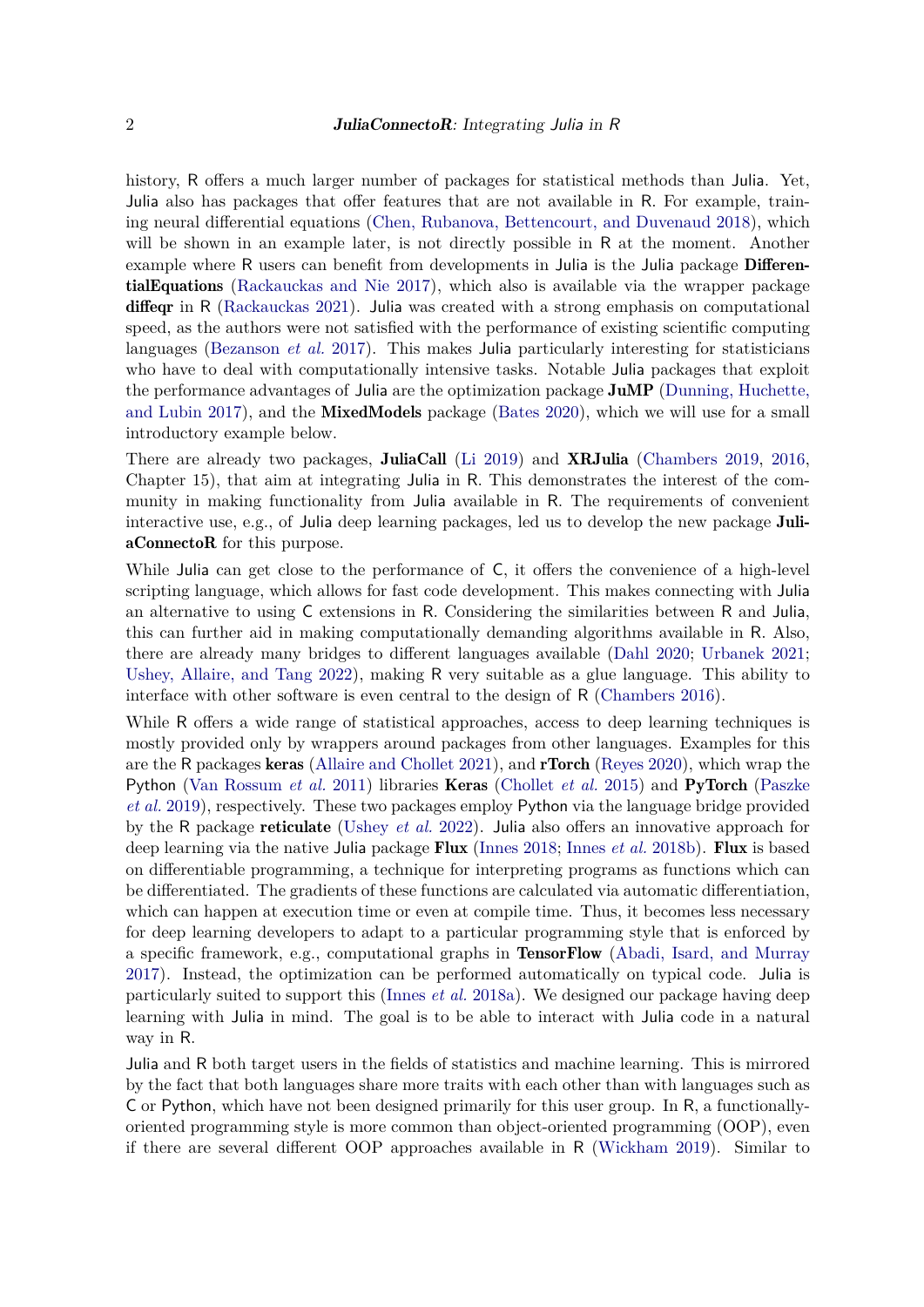R, Julia is also not focused on OOP. Instead, Julia relies on "multiple dispatch" [\(Bezanson](#page-20-0) *[et al.](#page-20-0)* [2017\)](#page-20-0) as the central paradigm, where appropriate methods are selected based on the types of all arguments at runtime. The generic-function OOP found in both R and Julia is different from an encapsulated object-oriented style [\(Wickham](#page-22-8) [2019\)](#page-22-8), e.g., employed in Python or Java. The interface of the **JuliaConnectoR** reflects such commonalities between Julia and R, leveraging the parallels between the two languages as much as possible.

In the following, we provide a first introductory example that shows how we can use the JuliaConnectoR package for conducting statistical analyses with R and Julia, before discussing package features in more detail, and subsequently providing a deep learning example.

# **2. Introductory example**

For a first look at a typical workflow with the **JuliaConnectoR** package, we consider analyses with mixed models. In R, mixed models can be fitted, e.g., with the **lme4** package [\(Bates,](#page-20-9) [Mächler, Bolker, and Walker](#page-20-9) [2015\)](#page-20-9). One of the authors of the mixed models package lme4 in R also develops the Julia package MixedModels. An advantage of the Julia package is that it can often fit models much faster. To demonstrate this, let us examine the data set InstEval from the lme4 package, which contains data about evaluations of university lectures, collected over several years. The numeric evaluation score is contained in the variable y. The variable d contains an identification number of individual professors or lecturers. Likewise, the variables s and dept contain identifiers for students and departments, respectively. The variable service denotes whether the lecture was a service lecture, i.e., if the lecturer held the lecture for a different department than their own. An exemplary goal could be to find the lecturer with the highest score, adjusting for the effects of the department. For this, we can compare the random effects of the lecturers in a mixed model. To do this in R, we can use the following code:

```
R> library("lme4")
R> InstEval <- readRDS("InstEval.rds")
R> formula1 <- y \sim 1 + service * dept + (1|s) + (1|d)
R> fm1 <- lmer(formula1, InstEval, REML = TRUE)
R> which.max(ranef(fm1)$d$`(Intercept)`)
```
[1] 665

For brevity, the code snippet omits the preparation of the data set and simply loads the table from the file InstEval.rda. The pre-processing steps are documented in the supplementary material. After the data set has been loaded, the model formula is defined and the linear mixed model is fitted via the function lmer from the lme4 package. The ranef function can finally be used to extract the random effects estimators from the model to find their largest value.

To fit the same model by calling out to the Julia package MixedModels, we can use the following code:

```
R> library("JuliaConnectoR")
R> MM <- juliaImport("MixedModels")
```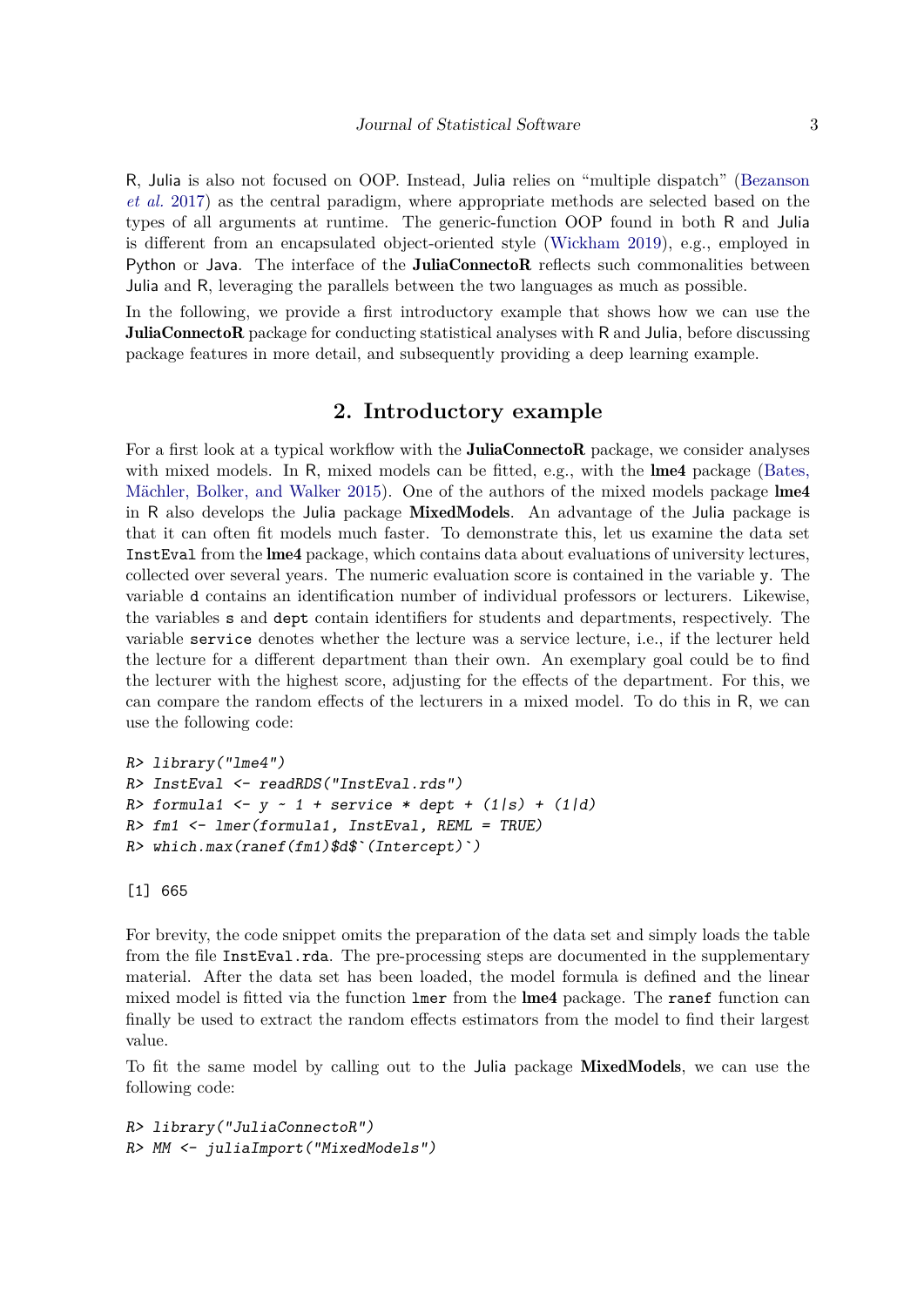```
R> RData <- juliaImport("RData")
R> InstEval <- RData$load("InstEval.rds")
R> formula2 <- juliaEval(
+ "MixedModels.@formula(y ~ 1 + service * dept + (1|s) + (1|d))")
R> fm2 <- MM$fit(MM$LinearMixedModel, formula2, InstEval, REML = TRUE)
R> which.max(juliaCall("MixedModels.ranef", fm2)[[2]])
```
[1] 665

At first we also need to load the data set. R datasets can be loaded with the RData Julia package [\(Bates, White, and Stukalov](#page-20-10) [2020b\)](#page-20-10). To connect to Julia, we use our JuliaConnectoR package. The JuliaConnectoR does not know about RData or MixedModels. But the juliaImport function can scan any given package for everything that is a function or can act as a function. All these objects are bundled in an environment and returned by juliaImport. Calling or referencing a function or another object from a Julia package is then possible via accessing the returned environment. With this we can access the load function from the RData package to get the data set in Julia. Defining the formula in Julia is possible with the juliaEval function, which evaluates arbitrary Julia code and returns the result to R. To minimize the communication overhead, complex objects are by default passed as references to Julia objects. Fitting the model is also possible in a straightforward way using the imported functions and objects. After precompilation, fitting the model in Julia is much faster than in R (e.g., 1.5 versus 10 seconds on a typical PC). In addition to using juliaImport and the function references, it is possible to call functions by their name via the function juliaCall. In our example, the analyses using Julia reproduce the results from the **lme4** package.

# **3. Features**

In the following, we describe the most important features of the **JuliaConnectoR** package. In this process, we also highlight parallels and differences between Julia and R. We also compare the **JuliaConnectoR** package (version 1.1.1) to the packages **JuliaCall** (version 0.17.1) and XRJulia (version 0.9.0) with respect to each of the described features. A short overview of the comparison can be seen in Table [1.](#page-4-0)

#### <span id="page-3-0"></span>**3.1. Communication protocol**

The JuliaConnectoR package starts a Julia process in the background and communicates with it via a custom binary protocol that is based on the transmission control protocol (TCP; [Postel](#page-22-9) [1981\)](#page-22-9). Interprocess-communication via TCP is an established technique, which is used by Julia itself and also by R packages integrating external machine learning systems such as h2o [\(Landry](#page-21-6) [2018\)](#page-21-6) or sparklyr [\(Luraschi](#page-21-7) *et al.* [2022\)](#page-21-7). The communication protocol of the JuliaConnectoR package uses messages, which may contain arbitrarily complex nested objects. The format is inspired by BSON ("binary JSON"; [MongoDB, Inc.](#page-21-8) [2009\)](#page-21-8), a format that is an alternative binary format to JavaScript object notation (JSON; [Bray](#page-20-11) [2017\)](#page-20-11). Like BSON, the **JuliaConnectoR** serialization format uses the binary form of the objects directly, exploiting the commonalities of the binary representations between Julia and R. On the R side, the writeBin and readBin functions can directly write and read whole R arrays. In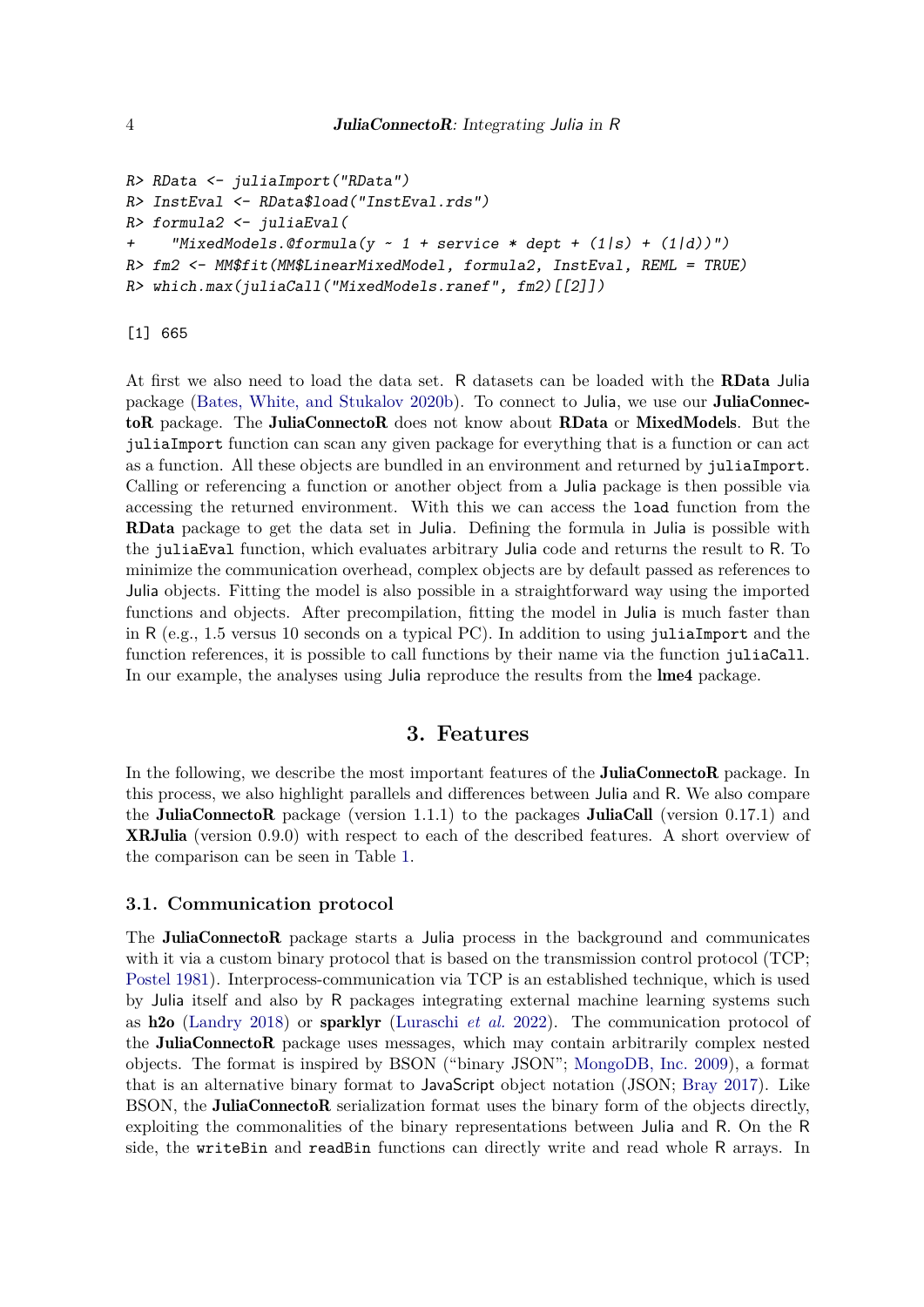| Feature                                | $\bm{\mathrm{JuliaConnectoR}}$ | JuliaCall      | <b>XRJulia</b> | See  |
|----------------------------------------|--------------------------------|----------------|----------------|------|
| Communication                          | TCP/binary                     | C interface    | TCP/JSON       | 3.1  |
| Automatic importing of packages        | Yes                            | No.            | N <sub>0</sub> | 3.2  |
| Specification for type translation     | Yes                            | No.            | N <sub>0</sub> | 3.3  |
| Reversible translation from Julia to R | Yes                            | N <sub>0</sub> | N <sub>0</sub> | 3.4  |
| Callbacks                              | Yes                            | Yes            | N <sub>0</sub> | 3.5  |
| Let-syntax                             | Yes                            | N <sub>0</sub> | N <sub>0</sub> | 3.6  |
| Show standard (error) output           | Yes                            | N <sub>0</sub> | Yes            | 3.7  |
| Interruptible                          | Yes                            | N <sub>0</sub> | Yes            | 3.8  |
| Missing values                         | Yes                            | Yes            | N <sub>0</sub> | 3.9  |
| R data frames to Julia Tables          | Yes                            | Yes            | No             | 3.10 |

<span id="page-4-0"></span>Table 1: Comparison of features between the **JuliaConnectoR** (version 1.1.1), **JuliaCall** (version  $0.17.1$ ) and **XRJulia** (version  $0.9.0$ ).

Julia the write and read methods for binary IO (input/output) connections can be used. This avoids transformations which are necessary for using text-based exchange formats like JSON, where numbers have to be converted to strings containing decimal representations. The protocol also allows streaming the messages, which means that messages do not have to be read completely, but a simultaneous writing and reading/parsing is possible. This allows for fast and efficient communication.

Package XRJulia has R and Julia communicate via JSON messages, which can encapsulate vectors, matrices and also more complex nested structures. Due to the conversion issues of JSON mentioned above, XRJulia deviates from the strategy of serializing everything in JSON format by writing large vectors and matrices in intermediate files in a binary format (see the largeVectors documentation item in the manual of XRJulia). Yet, writing files to the hard drive for communicating is still slower than sending files via TCP. Using files is also an obstacle for taking advantage of the potential of TCP-based communication, which is the ability to potentially run Julia as a server and R as a client on different machines or containers.

Package JuliaCall connects Julia and R using the Julia package RCall [\(Bates, Lai, Byrne](#page-20-12) *et al.* [2020a\)](#page-20-12). RCall integrates R and Julia using C interfaces. From a technical perspective, this is a tighter integration. Earlier versions were rather unstable and not always compatible with different Julia versions. This was one of the reasons why we started developing our own interface. Coupling Julia and R via their C interfaces makes communication faster, but the looser coupling via TCP also has benefits: First, it makes developing and maintaining the package much easier. In particular, the quick release cycles of Julia exacerbate problems of maintenance. With a coupling on a higher level of the interfaces, the compatibility has a higher chance of surviving an update. Additionally to supporting different versions, it is furthermore possible to support a wider range of configurations with this. For example, a particular configuration requirement of **RCall** is that R has to be compiled with the  $-\text{enable}-R-\text{shlib}$ option to build R as a dynamic library (see [https://github.com/JuliaInterop/RCall.jl/](https://github.com/JuliaInterop/RCall.jl/blob/v0.13.4/docs/src/installation.md) [blob/v0.13.4/docs/src/installation.md](https://github.com/JuliaInterop/RCall.jl/blob/v0.13.4/docs/src/installation.md)). But such a setup is not wanted in all cases, as it can reduce the performance of R by 10–20% (see R [Core Team](#page-22-10) [2021b,](#page-22-10) Appendix B.1).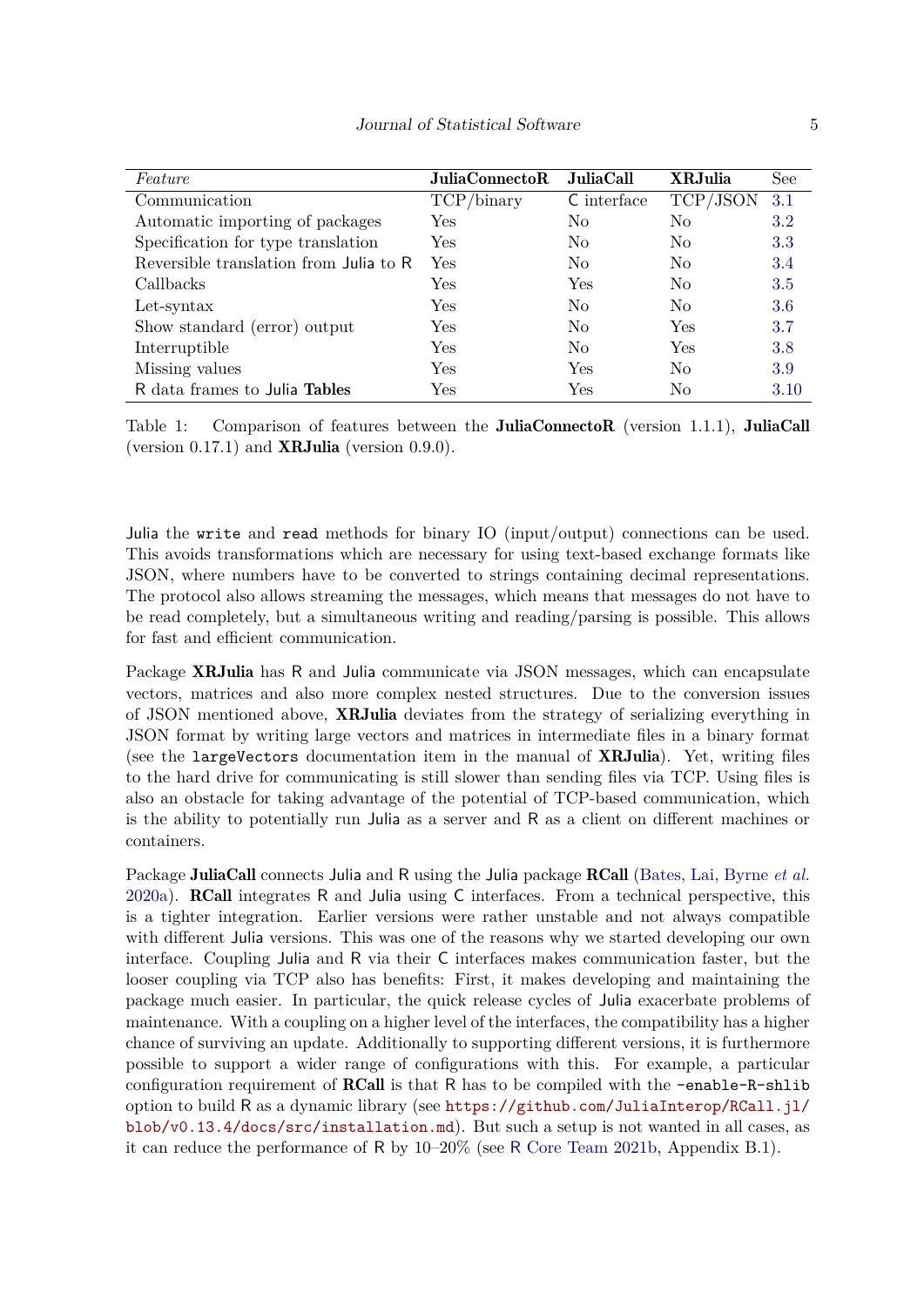#### <span id="page-5-0"></span>**3.2. Automatic importing of whole packages and modules**

One main feature of the JuliaConnectoR package is that it can import whole packages from Julia conveniently in one command. The function juliaImport scans specified packages for functions and types and creates corresponding R functions, which are returned bundled in an environment. Types are also imported as functions, as they can be used as constructors. The information that these functions are constructors for types is attached as attribute in R, such that these type-constructor functions can be passed as type arguments to other Julia functions.

Translating Julia code into R code thus becomes straightforward. Consider the following snippet of Julia code, which loads the Julia package manager Pkg, installs the Flux Julia package in version 0.11, and defines a small neural network using Flux:

```
julia> import Pkg
julia> Pkg.add(Pkg.PackageSpec(name = "Flux", version = "0.11"))
julia> import Flux
julia> model = Flux.Chain(Flux.Dense(4, 4, Flux.relu), Flux.Dense(4, 1))
```
This can be translated into the following R code:

```
R> Pkg <- juliaImport("Pkg")
R> Pkg$add(Pkg$PackageSpec(name = "Flux", version = "0.11"))
R> Flux <- juliaImport("Flux")
R> model <- Flux$Chain(Flux$Dense(4L, 4L, Flux$relu), Flux$Dense(4L, 1L))
```
In addition to importing installed packages, it is also possible to load plain modules from source code. This is particularly useful when one wants to interactively develop Julia code in parallel to R code. A good workflow for developing Julia code is to put functions into modules. For loading a module in the current session, the corresponding (main) file can be executed via the Julia function include. This can be repeated in a Julia session multiple times, with the module being replaced completely every time. Thereby, the workspace can be kept clean. With the **JuliaConnectoR** package, this workflow is also possible when working in an R session. If one follows this strategy and has, e.g., the Julia functions in a module MyModule defined in the file mymodule.jl, importing the module can be done via using its relative module path like in Julia:

```
R> juliaCall("include", "/path/to/mymodule.jl")
R> MyModule <- juliaImport(".MyModule")
```
If the module is the last thing that is defined in the file, it is returned as result of evaluating the file, and importing can be done in one line:

```
R> MyModule <- juliaImport(juliaCall("include", "/path/to/mymodule.jl"))
```
JuliaCall can import functions of packages via the function julia pkg\_import. This function does not scan packages, but the names of the functions need to be specified. **XRJulia** has functions juliaImport and juliaUsing, but those behave differently and do not return or assign functions. The mechanism of connecting to Julia functionality also is more complex in XRJulia.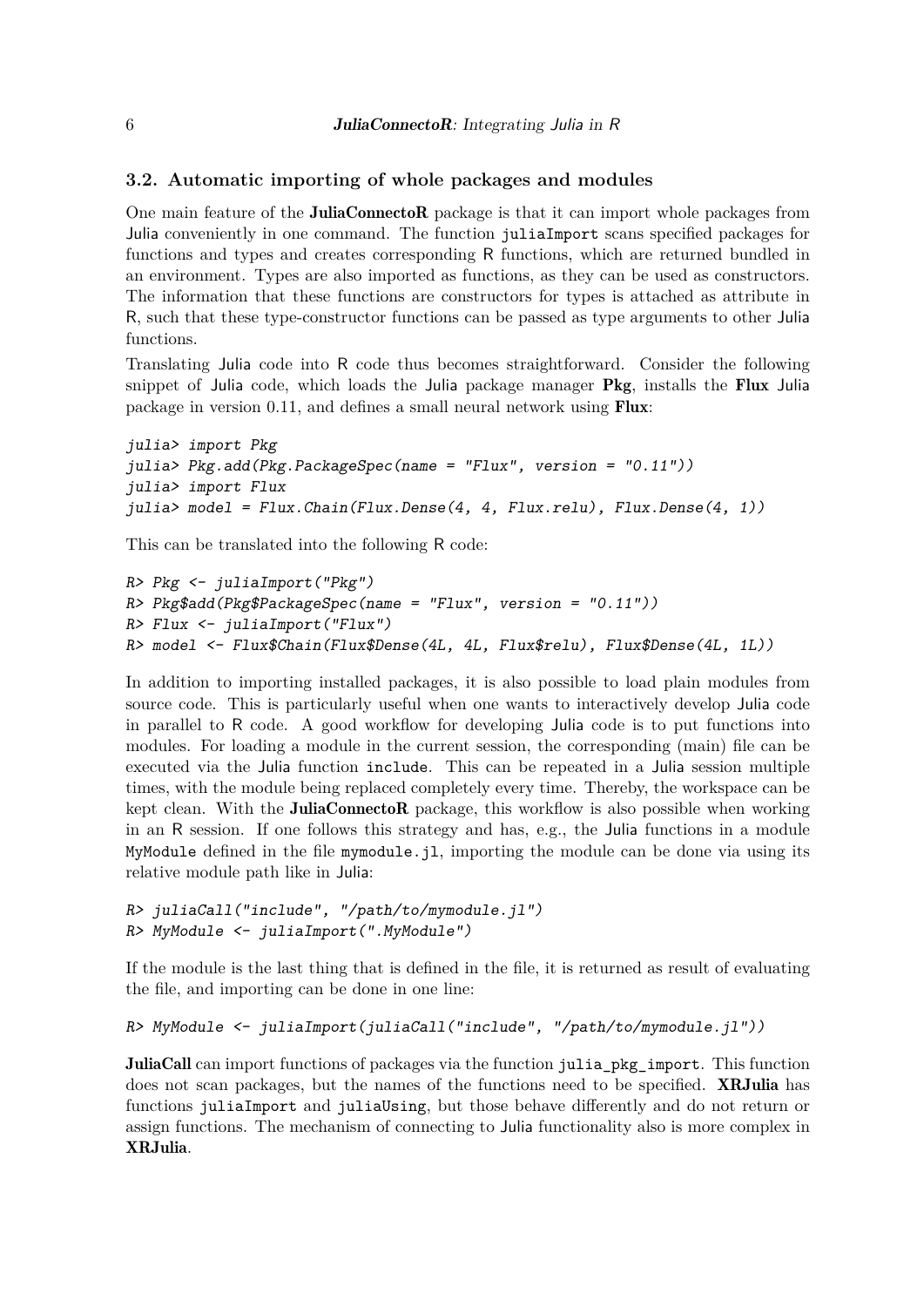| R         |               | . Julia                   |
|-----------|---------------|---------------------------|
| integer   |               | Tnt.                      |
| double    |               | Float64                   |
| logical   |               | Boo1                      |
| character | $\rightarrow$ | String                    |
| complex   | $\rightarrow$ | $Complex$ $F$ loat $64$ } |
| raw       |               | UInt.8                    |

<span id="page-6-1"></span>Table 2: Basic R types and their corresponding Julia types.

#### <span id="page-6-0"></span>**3.3. Translation from R to Julia**

Julia is more sensitive to types than R. In contrast to R, Julia allows to specify types of arguments in functions. Functions that use this Julia feature then only accept arguments of specific types. On the one hand, being specific about types has advantages: It allows the Julia compiler to create efficient code. It also makes it possible to dispatch on the type. This means that one function can have multiple methods depending on the types of its arguments, which may be optimized for handling different types in the most efficient way. Julia then infers automatically which is the most specific method to pick. On the other hand, many R users may not be used to thinking about types, as most R functions handle types in a very relaxed way. So, it is worthwhile to take a look at how the **JuliaConnectoR** package translates types between Julia and R.

The basic R types and their counterparts in Julia are shown in Table [2.](#page-6-1) Vectors containing only one element are translated to the type shown in the table. R arrays with more than one element and/or having a dimension specified via the dim attribute are translated to Julia 'Array's of the corresponding type and dimension. For example, the R integer vector c(1L, 2L) will be of type 'Array{Int,1}' in Julia. A double matrix such as matrix(c(1, 2, 3, 4), nrow = 2) will be of type 'Array{Float64,2}'. The translation is performed implicitly when passing values to Julia. If, however, the same large R matrix needs to be accessed in multiple calls to Julia, the function juliaPut may be used to translate/copy an R vector or matrix to Julia only once. The resulting proxy object can then be referenced in multiple calls to Julia without requiring further copying of data.

More complex R data structures can also be translated: R lists are translated to Julia objects of type 'Array $\{T, 1\}$ ', where T is the most specific Julia type of the translated elements contained in the list. This works with arbitrarily nested lists. Data frames are handled in a special way, see below in Section [3.10.](#page-11-1)

Even if this translation may be intuitive to users familiar with types in R and Julia, the clear specification of the translated types is a feature of the **JuliaConnectoR** package that helps with common type issues, since it makes the type of arguments predictable. More details regarding this can be found in the package documentation.

Packages JuliaCall and XRJulia currently lack such a clear specification. From experiments it seems that **JuliaCall** and **XRJulia** use the same mapping of the types as specified in Table [2,](#page-6-1) although this is not documented. **XRJulia** 0.9.0 failed to translate complex values (e.g., juliaCall("typeof", 1i) returned an error).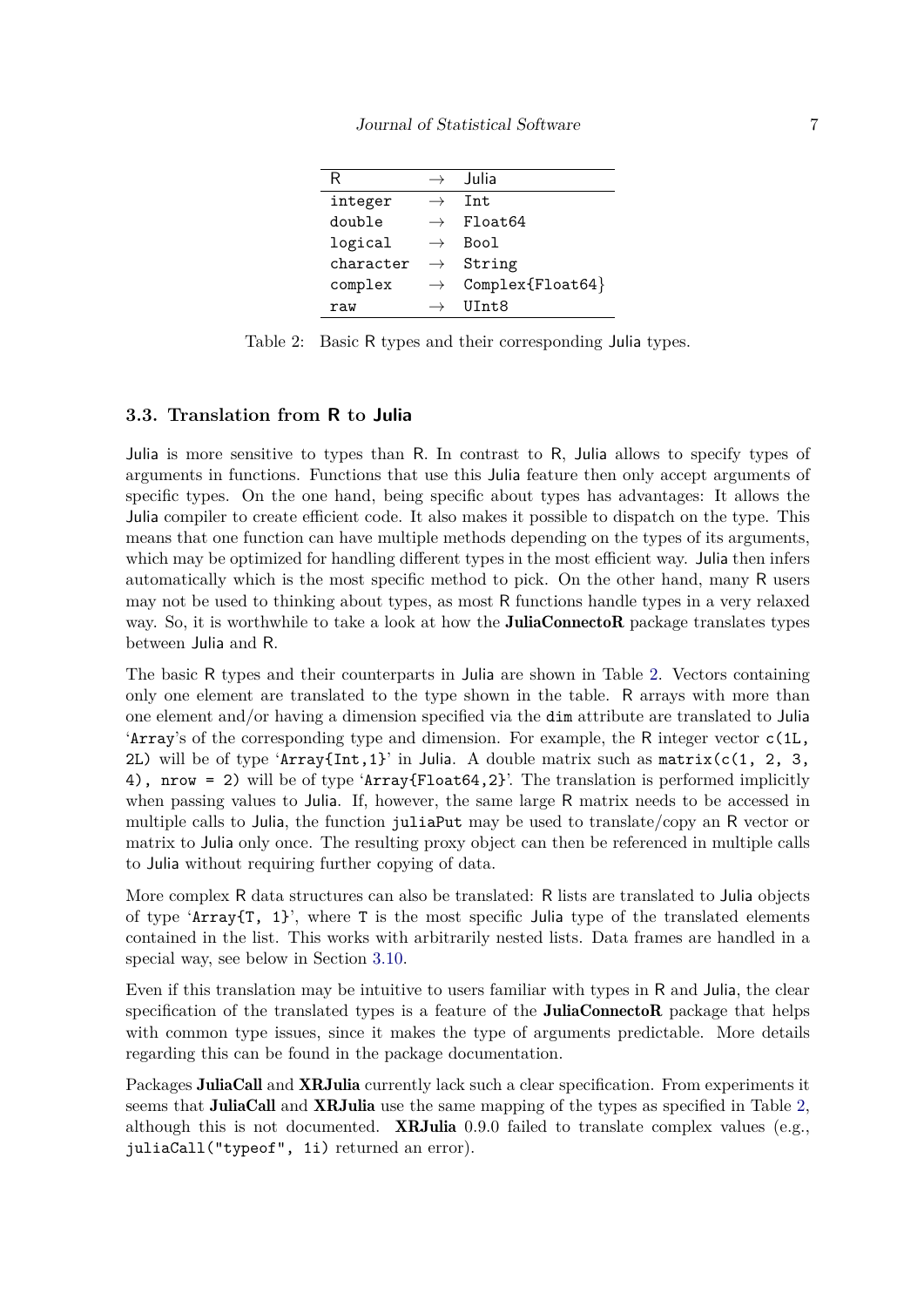| Julia                              |               | R                           |
|------------------------------------|---------------|-----------------------------|
| Float64                            | $\rightarrow$ | double                      |
| Float16, Float32, UInt32           | $\rightarrow$ | double with type attribute  |
| Int64 that fits in 32 bits         | $\rightarrow$ | integer                     |
| Int64 not fitting in 32 bits       | $\rightarrow$ | double with type attribute  |
| Int8, Int16, UInt16, Int32, Char   | $\rightarrow$ | integer with type attribute |
| UInt8                              | $\rightarrow$ | raw                         |
| UInt64, Int128, UInt128, Ptr       | $\rightarrow$ | raw with type attribute     |
| $Complex$ $F$ loat $64$ }          | $\rightarrow$ | complex                     |
| Complex{Int{X}} with $X \leq 64$   | $\rightarrow$ | complex with type attribute |
| Complex{Float{X}} with $X \leq 32$ | $\rightarrow$ | complex with type attribute |
| String                             |               | character                   |

<span id="page-7-1"></span>Table 3: Julia types that are directly translated to R by the **JuliaConnectoR** package.

#### <span id="page-7-0"></span>**3.4. Translation from Julia to R**

The type system of Julia is richer than that of R. The **JuliaConnectoR** package follows the principle that data structures translated from Julia should be reconstructable with their original type if needed. This eases the integration of Julia code that relies on specific types. For example, the documentation of **Flux** recommends to use single-precision floating point values (Julia type Float32) for performance reasons. If one were to translate a matrix with elements of type Float32 to an R double array, add no type information, and then use it again with Flux, the inferred type for the call would be Float64: The code would lose its speed advantage unless the type was managed explicitly. For handling this, the **JuliaConnectoR** package adds the type information as an attribute to translated objects. To ensure a minimal distraction on the command line output, the type is only added if it is needed. The translations resulting from following this principle are shown in Table [3.](#page-7-1)

Julia functions are translated to R functions that call the respective Julia functions. With this, an anonymous function can be defined in Julia and assigned in R:

R>  $f2 \leftarrow$  juliaEval("x -> x . ^ 2")

The same can be done with a named function:

R>  $f2 \leftarrow$  juliaEval('function  $f2(x)$ +  $x \cdot 2$ + end')

If a named function exists already, it can be imported directly via juliaFun:

```
R> f2 <- juliaFun("f2")
```
In any case, the resulting R function can be used like any R function:

 $R > f2(2)$ 

[1] 4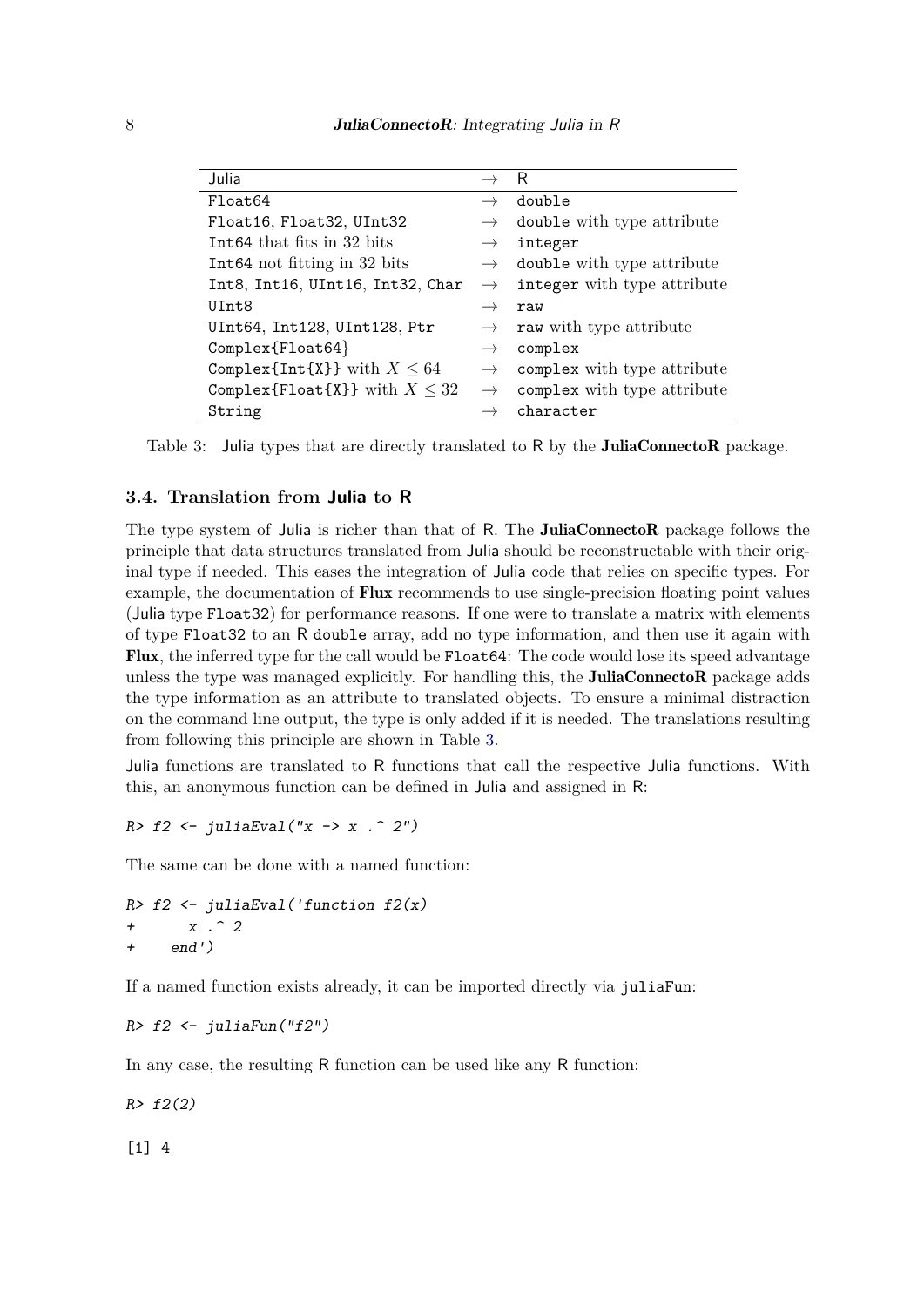Julia provides Unicode support and strings are encoded in UTF-8 in Julia by default. It is furthermore possible to use non-ASCII characters in variable names in Julia and there are people who make use of this feature. For example, the Julia package Flux uses Greek letters and mathematical symbols  $(\sigma, \nabla)$  in function names. In R, the native encoding depends on the locale, and Windows does not yet support UTF-8 locales [\(Kalibera](#page-21-9) [2020\)](#page-21-9). The **JuliaConnectoR** package translates strings to UTF-8 encoded strings in R. These are available regardless of the native encoding but there may be issues arising when processing strings further as implicit conversions of strings in R may lead to unexpected results [\(Kalibera](#page-21-9) [2020\)](#page-21-9). For the compatibility across different platforms, it is therefore advisable to refrain from using other characters than those expressible in US-ASCII encoding as far as it is possible. If functions from packages that make use of non-ASCII variable names are needed, the JuliaConnectoR package facilitates writing cross-platform code by providing alternative names for functions when importing them via juliaImport. These alternative names make use of LAT<sub>EX</sub>-like abbreviations that are defined in Julia for enabling tab completion sequences to type special characters on the command line. For example, the Julia function Flux.log*σ* is available as  $Flux$log $\sigma$  on UTF-8 locales and as Flux$log $\text{sigmax}$  on all locales and$ platforms if the package has been imported, like shown in the example in Section [3.2.](#page-5-0)

Objects that are more complex than Arrays of above types are returned to R in the form of proxy objects. These proxy objects can be examined and used in place of the original objects in subsequent calls to Julia. Unnecessary copying of complex objects is avoided by communicating only references to the original Julia objects to R for constructing the proxy objects. Examples for objects that are not converted by default are Julia 'struct' types or arrays of arrays. This behavior allows to get an easy access to simple objects, which are straightforward to use in R. It also allows to handle more complex objects in a performant and safe way, including objects having references to external resources, such as pointers to memory or file handles.

A full translation of complex objects to Julia is possible via the juliaGet function. Julia objects that do not contain circular references or external pointers can be reconstructed from their translations to R. Such objects can thus also be serialized together with the R session.

This is implemented based on the translation of complex Julia Arrays and 'struct's to R 'list's. In the case of 'struct's, the names of the list elements correspond to the field names of the 'struct'. Retaining the type information as an attribute in R, the original objects can be assembled again.

Consider the following Julia code in a file MyLibrary.jl, defining a struct Book.

```
module MyLibrary
  export Book, cite
  struct Book
    author::String
    title::String
    year::Int
  end
  function cite(book::Book)
    "$(book.author): $(book.title) ($(book.year))"
```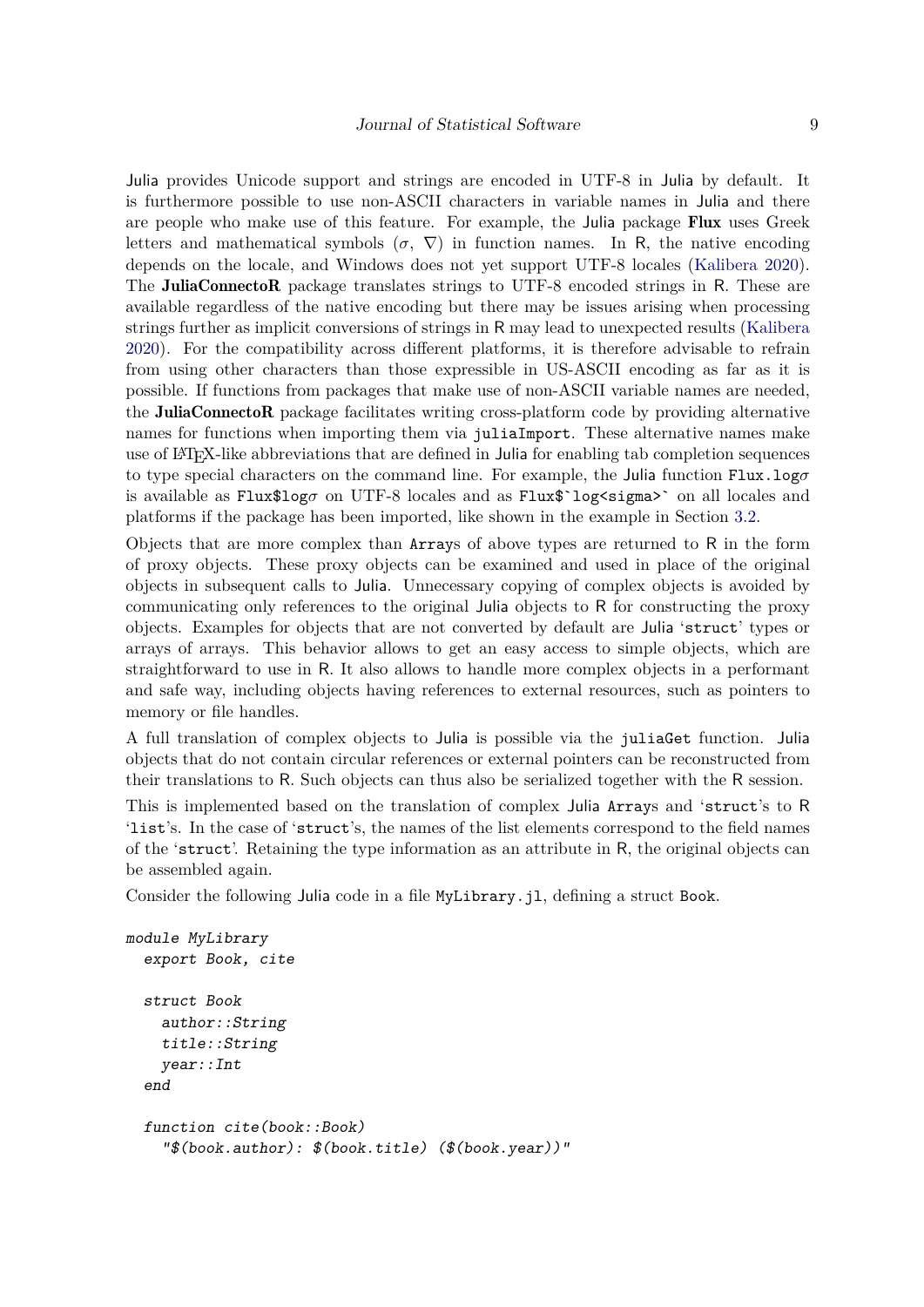end end

Such a 'struct' can be fully translated to an R 'list', which can again be translated back to a Julia object when passed to a Julia function:

```
R> MyLibrary <- juliaImport(juliaCall("include", "/path/to/MyLibrary.jl"))
R> book <- juliaGet(MyLibrary$Book("Shakespeare", "Romeo and Julia", 1597L))
R> book
$author
[1] "Shakespeare"
$title
[1] "Romeo and Julia"
$year
[1] 1597
attr(,"JLTYPE")
[1] "Main.MyLibrary.Book"
R> MyLibrary$cite(book)
[1] "Shakespeare: Romeo and Julia (1597)"
```
For comparison, **JuliaCall** also creates proxy objects for more complex objects, e.g., for an array of arrays such as  $[[1;2], [3;4]]$ . But there is no possibility for an automatic translation of such a structure to a native R data structure.

XRJulia also has a function juliaGet, which can translate more complex structures to R. However, it does not annotate the translation with the original types, so an exact reconstruction is generally not possible.

# <span id="page-9-0"></span>**3.5. Callbacks**

R functions are translated to Julia functions that call the original R functions. This way, they can be passed to Julia functions as arguments. It is possible to nest callbacks, e.g., invoking a Julia function that calls an R function as a callback that again may call a Julia function, and so on. This feature makes the **JuliaConnectoR** package a truly functional interface. This kind of communication becomes possible by the custom TCP-based protocol, which allows bidirectional communication. A simple example using the Julia function map (which is analogous to the R function Map) demonstrates this:

```
R> juliaCall("map", function(x) {x + 1}, c(1, 2, 3))
```
[1] 2 3 4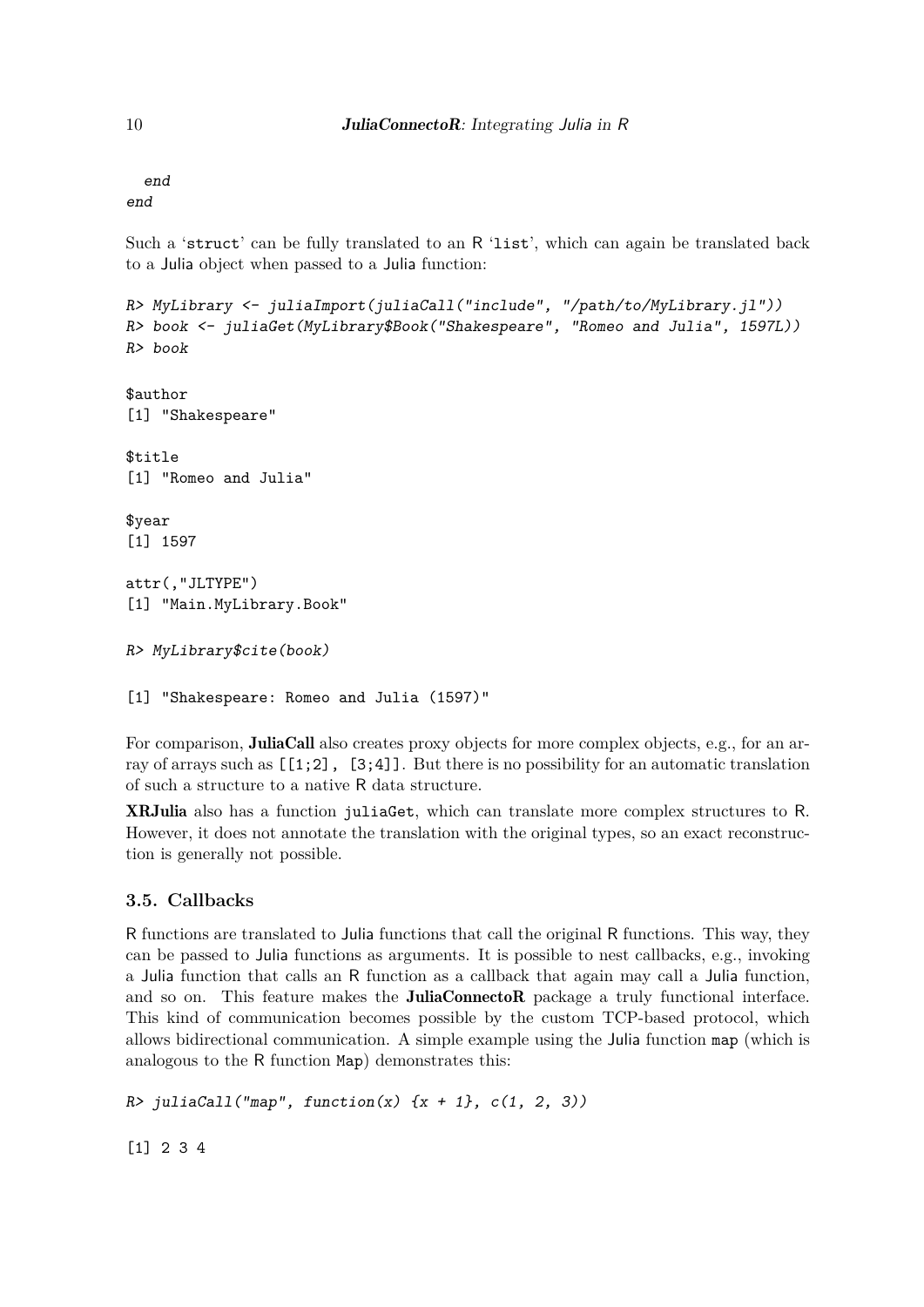Such callback functions are useful, e.g., for monitoring the training progress when training a neural network. We demonstrate this below with the neural ordinary differential equation example (see Section [4\)](#page-12-0).

JuliaCall can also use R functions in place of Julia functions. For example, julia call ("map", function(x)  $x + 1$ ,  $c(1, 2, 3)$ ) returns the same result. **XRJulia** does not allow to pass R functions as arguments. It also does not translate Julia functions to R functions.

#### <span id="page-10-0"></span>**3.6.** let **syntax**

The usage of the keyword let in functionally-oriented programming languages is inspired by mathematical language. In Julia, let allows to create a new scope, and declare variables in this scope. The value of the expression is the value of the final expression in the block. From this perspective, a let block is equivalent to defining an anonymous function and evaluating it only once. Using a let block in Julia, declaring (intermediate) global variables can be avoided, which allows for a clean programming style.

The function juliaLet of the **JuliaConnectoR** package allows to create such a let block in a simple way. R variables can be passed as arguments. They are then inserted for the corresponding variables in the expression, which is given as a string. With this, one can evaluate complex Julia expressions and insert R variables in place of Julia variables.

The primary usage scenario for juliaLet is to build Julia objects using Julia syntax from R data without having to define intermediate variables at the global scope. The following code demonstrates this by creating a dictionary object, using distinct Julia syntax, in a straightforward way:

```
R> juliaLet('Dict("x" => x, "y" => y)', x = c(1, 2), y = c(2, 3))
<Julia object of type Dict{String, Vector{Float64}}>
Dict{String, Vector{Float64}} with 2 entries:
  "x" => [1.0, 2.0]"\mathbf{y}" \Rightarrow [2.0, 3.0]
```
JuliaCall and XRJulia do not have an equivalent function.

#### <span id="page-10-1"></span>**3.7. Output redirection**

The standard output and standard error output from Julia are redirected and displayed in the R console. This is particularly useful for interactive work because warnings or output are needed to detect errors. The implementation of this is challenging because catching the output needs to be handled asynchronously from the function call itself. We implement this with Julia Tasks that collect the output. These tasks are synchronized in Julia, so that R can receive the messages synchronously.

JuliaCall does not have this feature. Recent versions of **XRJulia** are able to display the output.

### <span id="page-10-2"></span>**3.8. Interrupting**

In interactive programming of machine learning algorithms, it is important to be able to interrupt long-running commands. The **JuliaConnectoR** catches interrupts that are signaled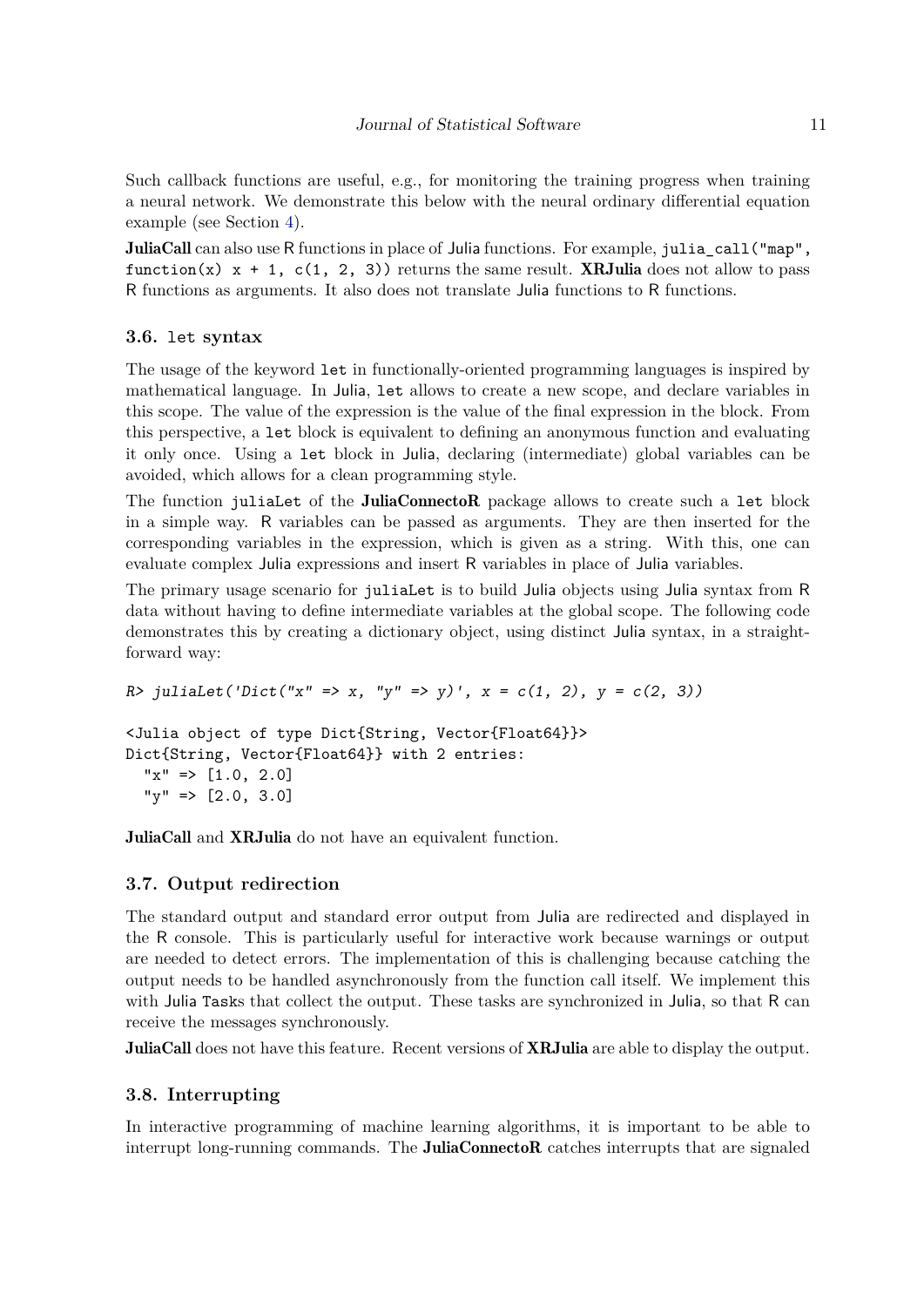via the Ctrl  $+$  C key combination or the Esc key in RStudio and terminates the running Julia process.

To test this feature, we can run an infinite loop and try to interrupt it.

```
R> juliaEval('while true; end')
```
It is currently not possible to interrupt a command in **JuliaCall**. For example, RStudio as a development environment needed to be shut down forcefully after executing julia\_eval('while true; end'). Interrupting commands in **XRJulia** is possible.

#### <span id="page-11-0"></span>**3.9. Missing values**

Julia has a concept of missing values with a three-valued logic like R. The difference is that missing values are of the distinct type Missing, which has the single value missing. This means an array that may contain missing values has a different type than an array without missing values. For example,  $[1.0; 2.0; 3.0]$  is of type 'Array $\{\text{Flat64},1\}$ ' and  $[1.0;$ missing; 3.0] is of type 'Array{Union{Missing, Float64},1}'. In R, on the other hand,  $c(1.0, 2.0, 3.0)$  and  $c(1.0, NA, 3.0)$  have the same type. Both behaviors are integrated by the JuliaConnectoR package. Missing values in R, which are all textually represented by "NA" but have different binary representations for the different types, are translated to missing values in Julia. R arrays with missing values are converted to Julia arrays of type 'Array $\{Union\{Missing, T\}\}'$ , where T stands for the translated type in Table [2.](#page-6-1) In double vectors, NA and NaN values are distinguished. A double value of NaN in R is translated to a NaN value of type Float64 in Julia and vice versa.

 $R$ > juliaCall("+", c(1, NA, NaN), c(1, 2, 3))

```
[1] 2 NA NaN
```

```
R> juliaCall("sqrt", NA)
```
[1] NA

JuliaCall also supports missing values. The corresponding command julia\_call("+", c(1, NA), c(1, 2)) yields the same result as the code above. But a fatal error occurs when calling julia\_call("sqrt", NA) (on version 0.17.1), which terminates the R session.

XRJulia does not handle NAs properly. The first command from the code snippet above returns a proxy object pointing to an object of type 'Array{Float64, 1}' which cannot be retrieved via juliaGet. The second command prints a warning message and returns NULL.

#### <span id="page-11-1"></span>**3.10. Data frame support**

Data of tabular shape is very common for statistics. Therefore, this is a very important type of data structure for languages like R and Julia, which both focus on making statistical and numerical computing easily accessible.

Unsurprisingly, the implementation of such tabular data has some parallels in R and Julia. Base R provides *data frames*, but there are some packages providing alternative versions of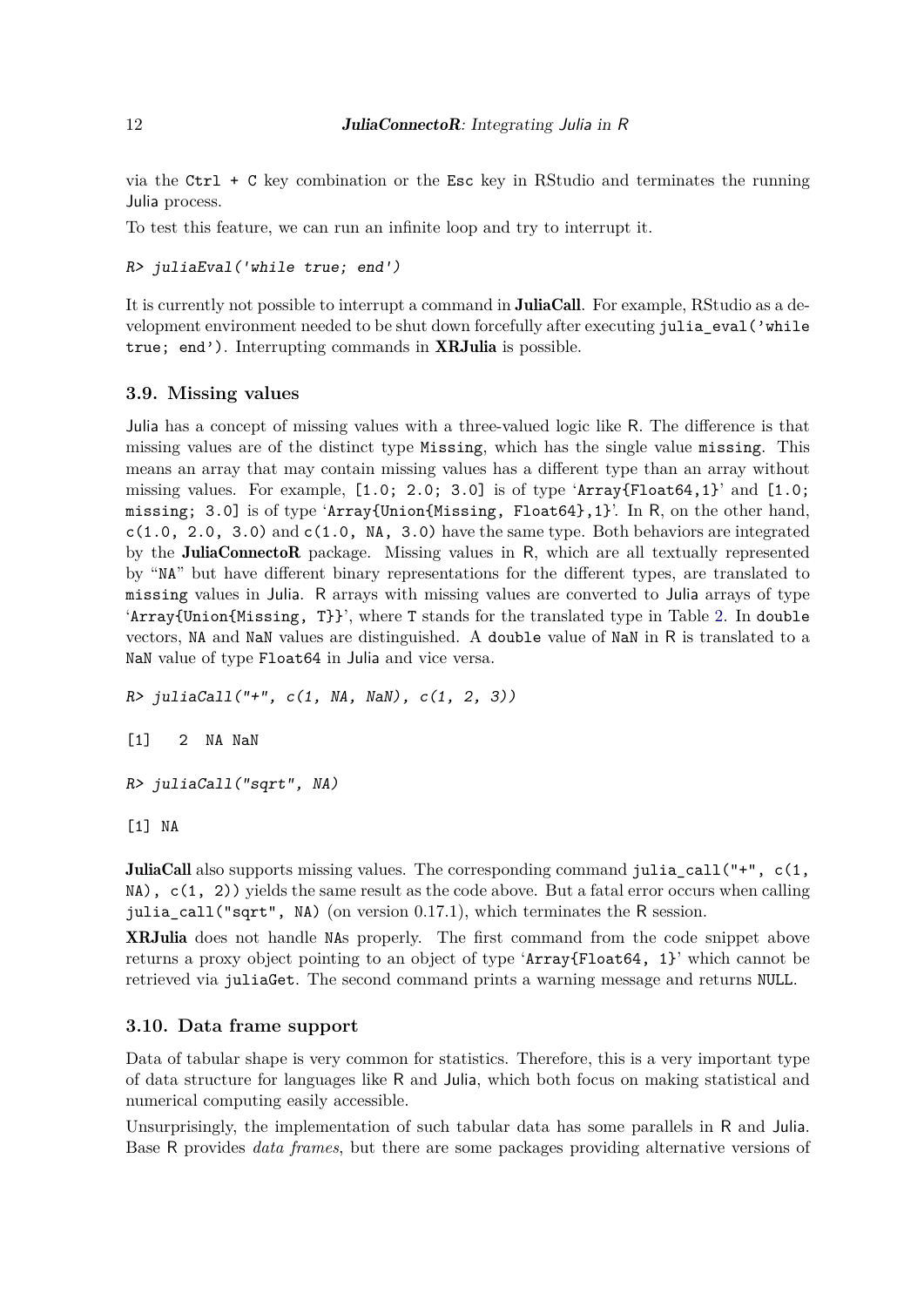such data structures, namely **tibble** [\(Müller and Wickham](#page-21-10) [2021\)](#page-21-10) and **data.table** [\(Dowle and](#page-20-13) [Srinivasan](#page-20-13) [2021\)](#page-20-13). The implementations of tables provided by these packages extend the basic data frame interface, such that these tables can be used like a 'data.frame' from base R.

Similar to R, there are different takes on data frames in Julia, provided by different packages, most prominently **DataFrames** (Julia [Data Collaborators](#page-21-11) [2020\)](#page-21-11) and **JuliaDB** (Julia [Computing,](#page-21-12) [Inc.](#page-21-12) [2020\)](#page-21-12). There is also a unifying interface for the data structures defined in these packages, which is defined in the **Tables** Julia package.

These parallels are used in the **JuliaConnectoR** package to make it simple to exchange tabular data. By enabling translations between the interfaces 'data.frame' and Tables, it becomes possible to translate other kinds of tabular data structures extending 'data.frame's, in particular tibble and data.table structures, as well. For implementing the Tables interface, we use a custom type, which wraps the columns in a minimal way.

As information about the internal structure of the original Julia objects gets lost with the translation to R, it is generally not possible to fully restore an object implementing the Tables interface from its 'data.frame' translation. For this reason, the resulting tabular data structures are given back to R as proxy objects. Performance is another reason: By using proxy objects, it is possible to interactively create large subsets of Julia Tables without having to worry about heavy traffic between Julia and R because only references need to be transferred instead of the complete data. The translation of data structures from Julia to R can be requested via a call to as.data.frame.

JuliaCall translates data frames to 'DataFrame' objects from the DataFrames package. This is also compatible with the Tables interface. We decided against DataFrames since it is more heavy-weight and has changed its interface many times during different releases until it reached version 1.0, which was after the publication of the **JuliaConnectoR** package on CRAN.

XRJulia translates data frames to a proxy object encapsulating a 'Dict{String, Any}'. This has the disadvantage that the column order is lost and it is also not compatible to the Tables interface.

## **4. An example using neural differential equations**

<span id="page-12-0"></span>As a further illustration, we use the **JuliaConnectoR** package to reconstruct a deep learning approach proposed by [Chen](#page-20-2) *et al.* [\(2018\)](#page-20-2) in their work on neural ordinary differential equations, which won a best paper award at NeurIPS 2018 ([https://nips.cc/Conferences/](https://nips.cc/Conferences/2018/Awards) [2018/Awards](https://nips.cc/Conferences/2018/Awards)). Specifically, the authors present a new family of deep learning models by combining neural networks with ordinary differential equations.

Many types of neural networks such as residual networks [\(He, Zhang, Ren, and Sun](#page-21-13) [2016\)](#page-21-13) or recurrent neural networks (RNNs; [Rumelhart, Hinton, and Williams](#page-22-11) [1986\)](#page-22-11) are characterized by applying a finite sequence of discrete transformations to a hidden state *h<sup>t</sup>* :

$$
h_{t+1} = h_t + f(h_t, \theta_t), \quad t \in \{0, \dots, T\}
$$

The central idea in the work of [Chen](#page-20-2) *et al.* [\(2018\)](#page-20-2) is to generalize this discretized transformation to a continuous dynamic of the hidden units in the form of an ordinary differential equation (ODE):

<span id="page-12-1"></span>
$$
\frac{dh(t)}{dt} = f(h(t), \theta_t), \quad t \in [0, T] \tag{1}
$$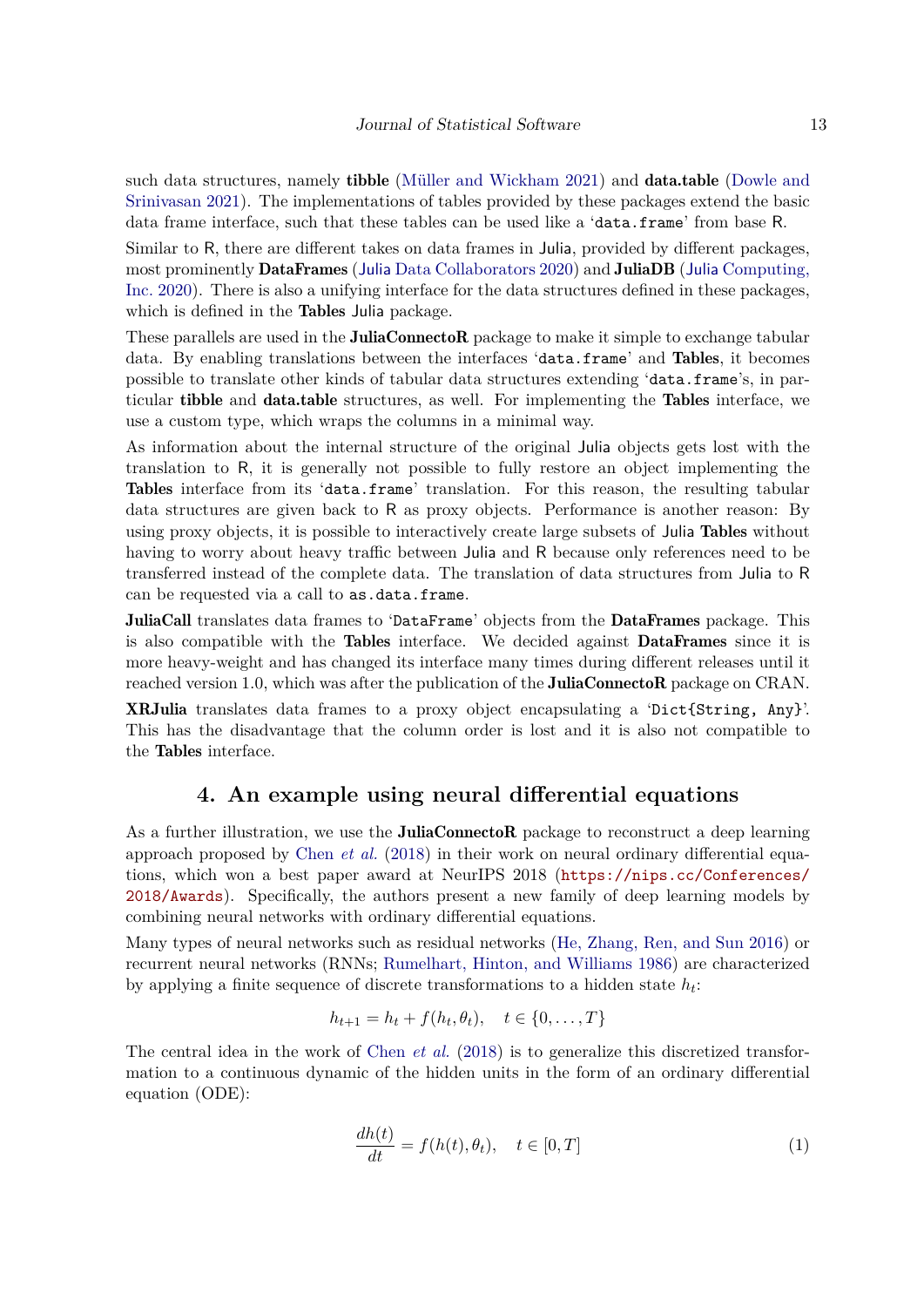

<span id="page-13-0"></span>Figure 1: Overview of the architecture for modeling the trajectories of a series  $(x_{t_0}, y_{t_0}), \ldots, (x_{t_N}, y_{t_N})$  of two-dimensional points in time. The model architecture is based on a variational autoencoder, consisting of an encoder network, a decoder network, and a latent space with reduced dimensionality in-between.

The function  $f(h(t), \theta_t)$  that parameterizes the derivative of the hidden state is given by a neural network with the parameters  $\theta_t$ . To obtain the value of the hidden state at some time *T*, instead of applying all transformations for  $t = 0, 1, \ldots, T$ , the initial value problem defined by Equation [1](#page-12-1) and a starting point  $h(0)$  can be solved at T using a black-box differential equation solver.

In the paper, the authors propose a memory-efficient way of solving the ODE by using the adjoint sensitivity method, a technique for performing reverse-mode differentiation (aka backpropagation) through the ODE solver with constant memory cost with respect to the network depth. As a result, this allows to build continuous-depth residual networks and continuoustime latent variable models that can be trained efficiently. The concrete model architecture, shown in Figure [1,](#page-13-0) is based on a variational autoencoder (VAE), a generative deep learning model first presented by [Kingma and Welling](#page-21-14) [\(2014\)](#page-21-14). It consists of two distinctly parameterized but jointly optimized neural networks: The encoder maps the input data *x* to a lower-dimensional latent representation *z*, while the decoder performs the reverse transformation from the latent space back to data space. The encoder and decoder parameterize the conditional distributions  $q_{\phi}(z|x)$  and  $p_{\theta}(x|z)$ , respectively. This formulation as probability distributions allows to generate synthetic data after training by drawing samples from the learned distributions. The VAE training objective is to recover the central factors of variation underlying the data in the lower-dimensional latent space, thus obtaining a compressed representation. Based on the framework of variational inference [\(Blei, Kucukelbir, and McAuliffe](#page-20-14) [2017\)](#page-20-14), a loss function for the VAE can be derived, which is given by the negative of the *evidence lower bound* (ELBO):

<span id="page-13-1"></span>
$$
\mathcal{L}_{\text{VAE}}(x,\phi,\theta) = -\text{ELBO}(x,\phi,\theta) = D_{\text{KL}}(q_{\phi}(z|x)||p(z)) - \mathbb{E}_{q_{\phi}(z|x)}[\log(p_{\theta}(x|z))]
$$
(2)

Intuitively, the second term of the loss function can be thought of as a reconstruction error. The first term, in which  $D_{\text{KL}}$  denotes the Kullback-Leibler divergence, enforces the consistency between the prior  $p(z)$  (assumed to follow a standard normal distribution) and the posterior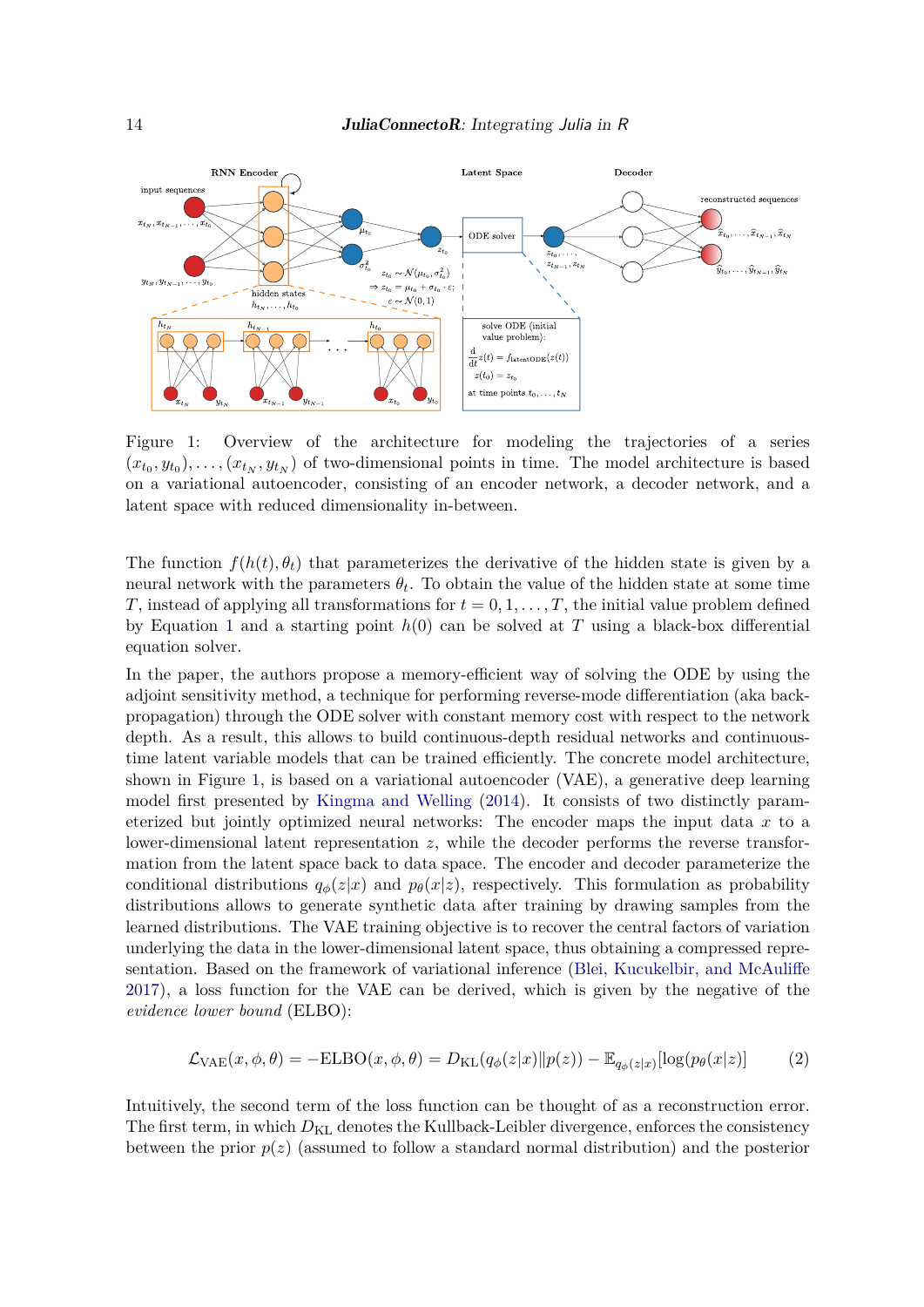

<span id="page-14-0"></span>Figure 2: Learning of samples from spiral trajectories with the latent time series VAE. The points on the spiral are moving inwards over time. Half of the samples are drawn from the clockwise spiral and half from the counter-clockwise one. The trajectories can be predicted by solving the differential equation in the VAE latent space and can be extrapolated by solving it at other time points than the ones in the training data.

distribution of *z*. It can be shown (Blei *[et al.](#page-20-14)* [2017\)](#page-20-14) that

 $\log p(x) \geq \text{ELBO}(x, \phi, \theta).$ 

This means minimizing the VAE loss amounts to maximizing a lower bound on the true data likelihood.

The model from Chen *[et al.](#page-20-2)* [\(2018\)](#page-20-2) is trained on time series data. These time series are represented as latent trajectories in the model, where each trajectory is obtained by solving an ODE system in the latent space of the VAE model. Our specific dataset comprises time series of two-dimensional points  $(x_{t_0}, y_{t_0}), \ldots, (x_{t_N}, y_{t_N})$  that are drawn from a spiral trajectory. More specifically, there are two underlying spiral trajectories, one clockwise and one counter-clockwise, each including 100 two-dimensional points. These points can be thought of as a time series of coordinates of a point on the two-dimensional plane that travels inwards along a spiral-shaped trajectory. From these underlying trajectories, we generate 100 training observations by randomly sampling a starting point somewhere on the trajectory and adding Gaussian noise with mean 0 and standard deviation 0.1 to the subsequent 20 points, corresponding to the next 20 time points of the trajectory. Each observation thus consists of a time series of 20 points moving inwards along the trajectory of one of the two spirals (clockwise or counter-clockwise). The complete code for creating the data set is available as supplementary material. The underlying ground-truth spiral trajectories and the samples of two time-series observations from the training set are shown in Figure [2.](#page-14-0)

We want to demonstrate how to implement such a complex deep learning model in R. This also more generally shows how the JuliaConnectoR package can be used to bring capabilities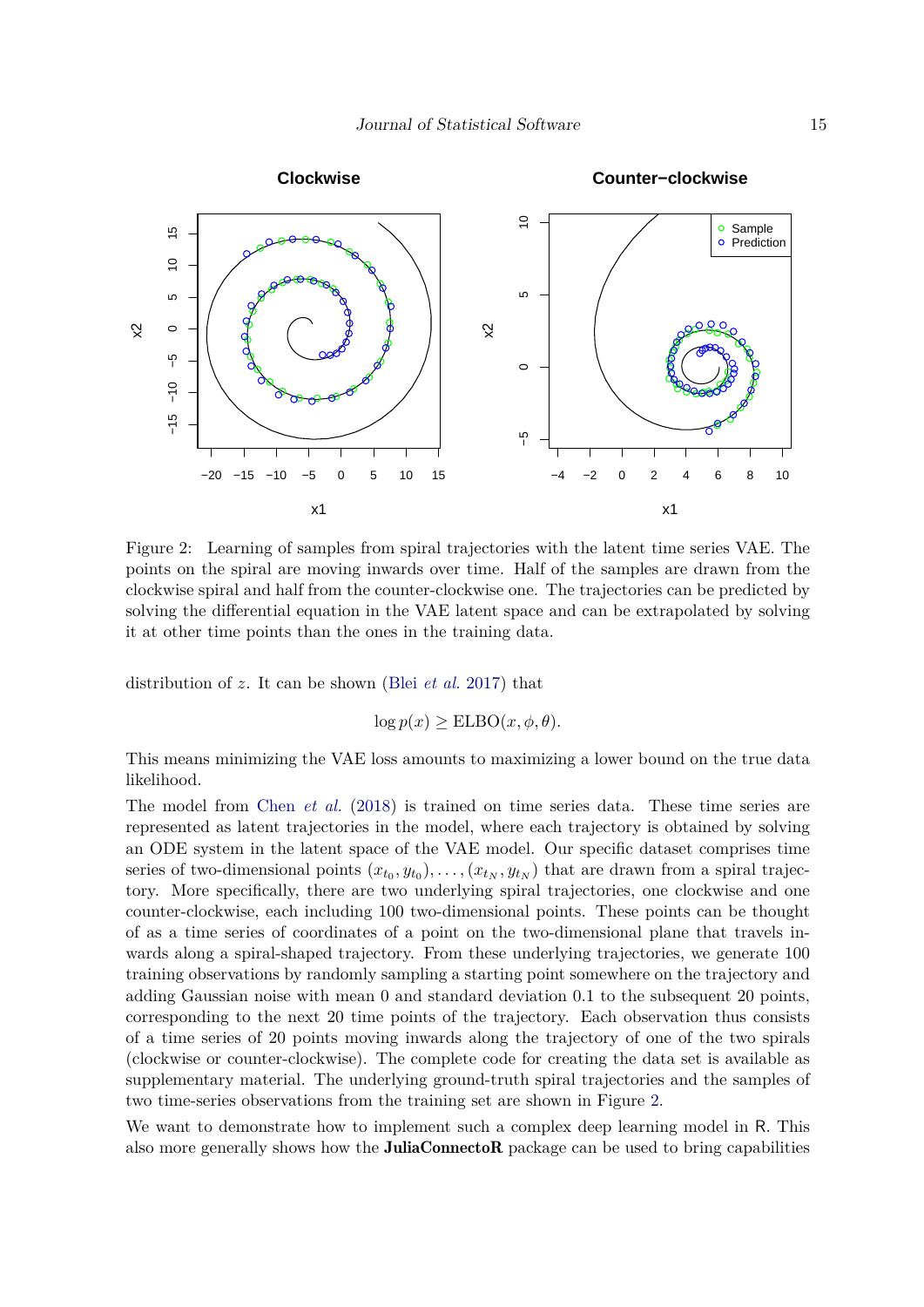for deep learning and related novel techniques from Julia to R. To implement the model for capturing these patterns in Julia, we use the machine learning packages Flux [\(Innes](#page-21-3) [2018\)](#page-21-3) and DiffEqFlux [\(Rackauckas, Innes, Ma, Bettencourt, White, and Dixit](#page-22-12) [2019\)](#page-22-12). DiffEqFlux integrates the deep learning models from Flux with differential equations and realizes efficient backpropagation through arbitrary ODE solvers.

The Julia code for the example can be found in the file SpiralExample.jl, which defines the Julia module SpiralExample. The R code that uses the Julia functions of the module is contained in the file SpiralExample.R. We first consider the implementation of the model architecture in Julia. The model is composed of different parts, which are collected in a Julia data structure of type 'LatentTimeSeriesVAE':

```
struct LatentTimeSeriesVAE
 rnn
  latentODEfunc
 latentODEparams
  decoder
end
```
For constructing the model, which is depicted in Figure [1,](#page-13-0) we can specify the dimensions following the architecture from [Chen](#page-20-2) *et al.* [\(2018\)](#page-20-2). Specifically this corresponds to the following parameters (with the actual numbers given in parentheses):

- the number of dimensions in the latent space, i.e., the length of  $\mu$  and  $\sigma$  (4),
- the number of observed dimensions  $(2)$ ,
- the number of hidden nodes for the RNN encoder  $(25)$ ,
- the number of hidden dimensions for the neural network defining the latent ODE function (20), and
- the number of hidden nodes for the decoder network (20).

These parameters affect the ability of the model to learn the structure in a data set. Therefore, it is useful to be able to set the parameters easily for tuning the model. For this purpose, we define a constructor method, which accepts these parameters and returns an initialized network:

```
function LatentTimeSeriesVAE(; latent_dim, obs_dim,
                               rnn_nhidden, f_nhidden, dec_nhidden)
 rnn = Chain(RNN(obs_dim, rnn_nhidden), Dense(rnn_nhidden, latent_dim*2))
 latentODEfunc = Chain(Dense(latent_dim, f_nhidden, Flux.elu),
                        Dense(f_nhidden, f_nhidden, Flux.elu),
                        Dense(f_nhidden, latent_dim))
 latentODEparams, re = Flux.destructure(latentODEfunc)
 decoder = Chain(Dense(latent_dim, dec_nhidden, Flux.relu),
```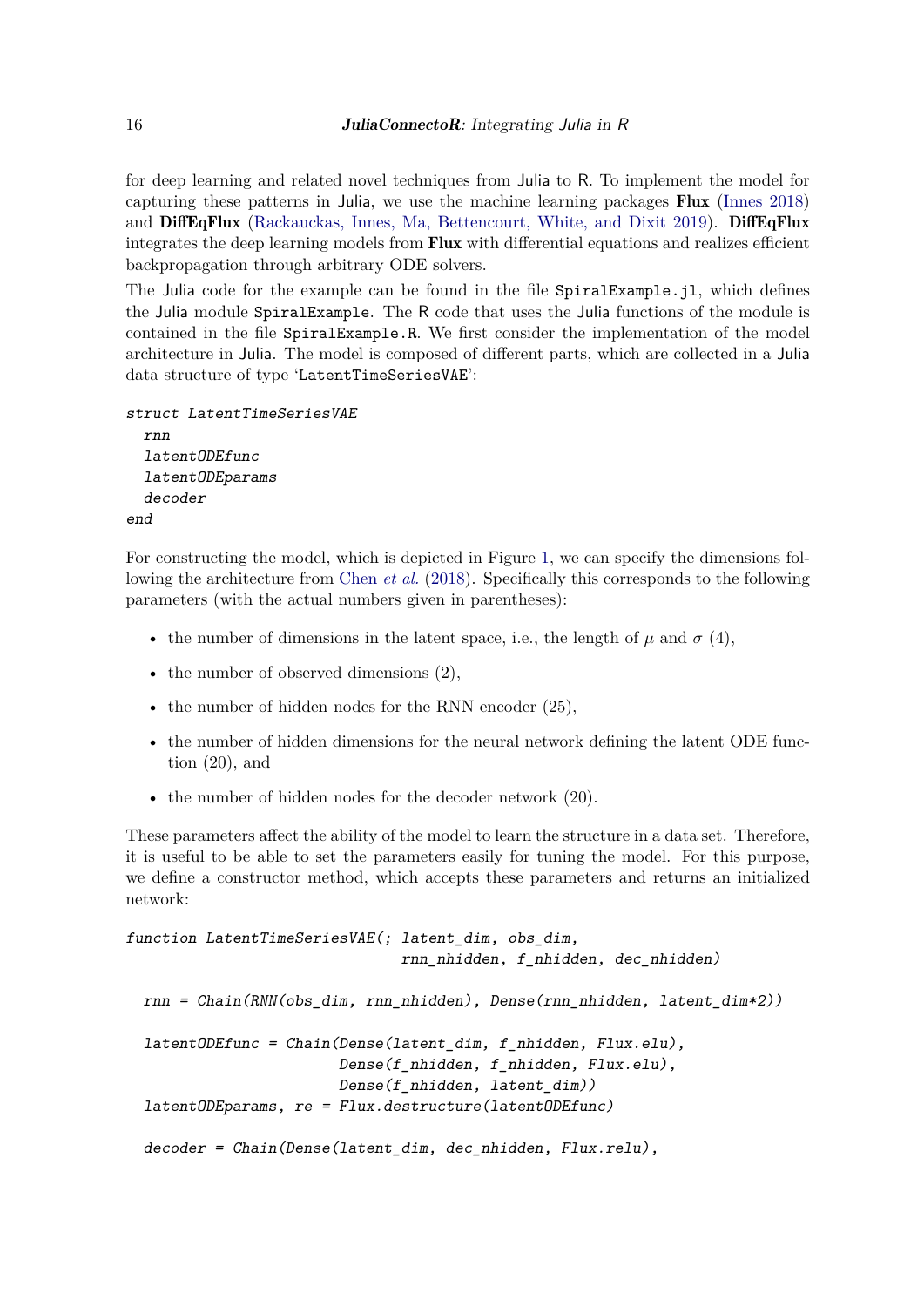```
Dense(dec_nhidden, obs_dim))
 LatentTimeSeriesVAE(rnn, re, latentODEparams, decoder)
end
```
The training of the model is performed in the Julia function SpiralExample.train!. Besides taking care of some monitoring and data preparation, the actual training is performed with the Flux function train!, which requires a loss function that is to be minimized. In our case, the loss function is the negative of the ELBO (plus a regularization term concerning the weights of the RNN). The ELBO is calculated in the elbo function in the SpiralExample module:

```
function elbo(model::LatentTimeSeriesVAE, x::SpiralSample, t)
  empmu, emplogsd = latent_mu_logsd(model, x)Flux.reset!(model.rnn)
 z0 = latentz0(empmu, emplogsd)
 pred_z = n\_ode(model, z0, t)sumlogp_x z = sum([logp_x_z(x[i],model.decoder(pred_z[:, i])) for i in 1:size(pred_z, 2)])
 sumlogp_x_z - kl_q_p(empmu, emplogsd)
end
```
To keep the code clean, the different calculations in the elbo function are outsourced to helper functions in the SpiralExample module: In latent mu\_logsd,  $\mu$  and  $\log \sigma$  are calculated from the input to the encoder network x. The latent variable *z* is then sampled from the normal distribution  $\mathcal{N}(\mu, \sigma)$ . From the ODE solver, we get the predicated values for *z* via n\_ode. With this, the terms of the ELBO can finally be calculated via the helper functions kl\_q\_p and logp\_x\_z, which are used for determining the values of the two terms in formula [\(2\)](#page-13-1).

In the next step, we show how to use this model in R. This also illustrates some more general patterns which typically occur in code that performs deep learning.

Although the default installation of Julia offers a broad range of features in the standard library, advanced functionality, such as algorithms for deep learning, needs to be added via external packages. The Julia installation is discovered by the JuliaConnectoR package from the system environment variable JULIA\_BINDIR, which may define the directory that contains the Julia executable, or it is found by looking in the executable path for a "julia" executable. A proper setup of the basic Julia installation can be ensured via the function juliaSetupOk. Extra packages can be added via the Julia package manager, which can be accessed via the JuliaConnectoR package. In case of this example, we additionally need the Julia packages Flux, DiffEqFlux, and their dependencies. To ensure optimal reproducibility of the experiment, we use a Julia "project". This is simply a directory containing a Projects.toml file and a Manifest.toml file. These files specify the exact versions of all packages used. They are created by Julia to record the state of all package operations that have been executed while using a project. With the Julia function Pkg.activate, we tell Julia to use the project. With Pkg. instantiate, we can install all project dependencies with one call.

```
R> Pkg <- juliaImport("Pkg")
R> Pkg$activate(".")
R> Pkg$instantiate()
```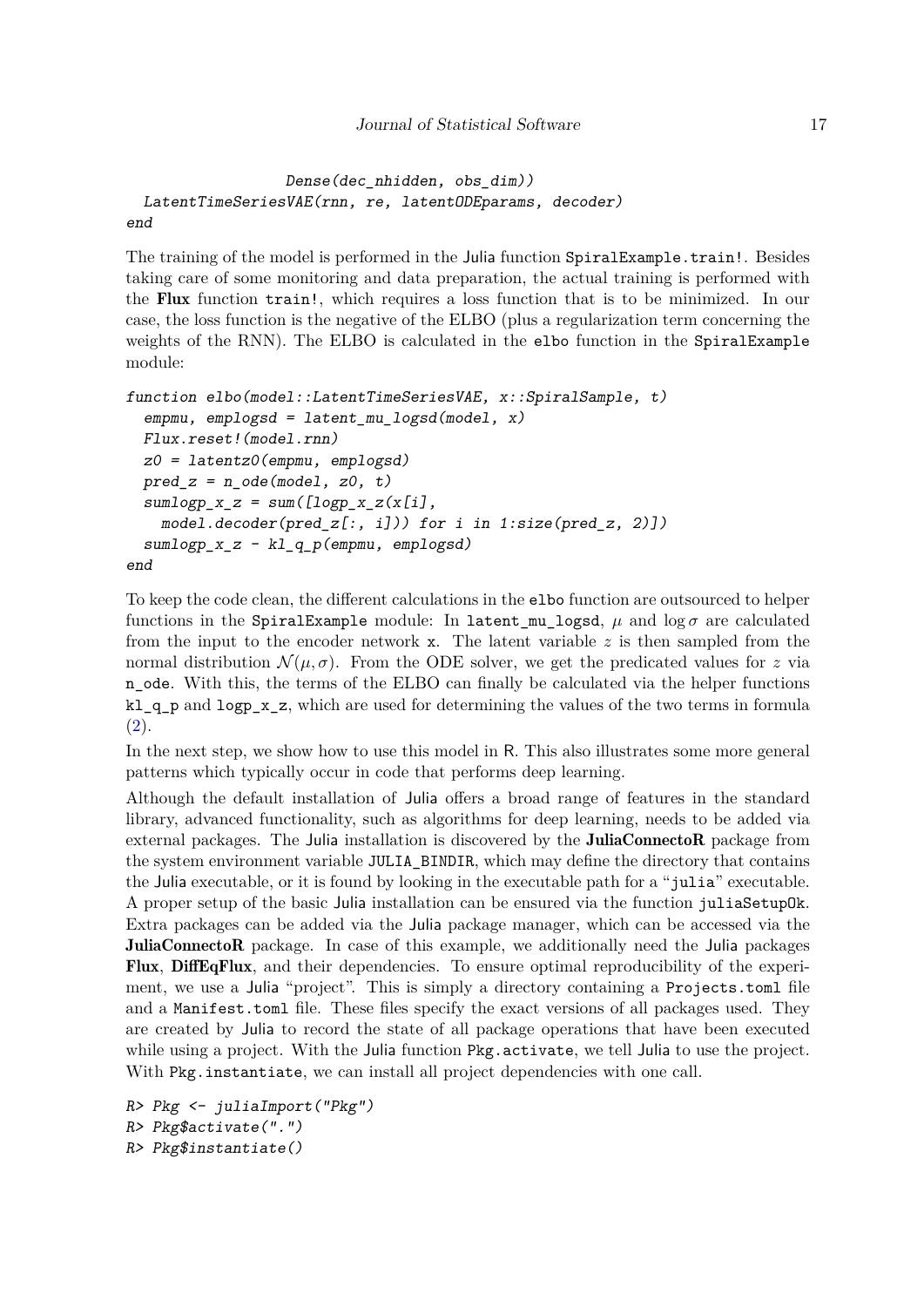The Julia project environment ensures that all necessary Julia dependencies are set up in a reproducible way. This, however, cannot guarantee a perfect reproducibility of all results of numerical computations in all cases. The implementations of floating-point calculations use optimizations of machine code that might differ on different systems. Thereby, slightly different results may be observed [\(Demmel, Ahrens, and Nguyen](#page-20-15) [2016\)](#page-20-15). The results presented in this section were obtained on Windows.

In the SpiralExample Julia module, a type 'LatentTimeSeriesVAE' is defined, which combines several neural networks models from the package Flux in a single object. After importing the module (see also Section [3.2\)](#page-5-0), we can call the constructor of this type to initialize the model, specifying the parameters of the architecture. The resulting object is by default translated to an R object that serves as proxy for the corresponding Julia object. The model proxy object holds only a reference to the Julia object, and no data are copied to R, which makes this approach also feasible and effective for large networks.

```
R> juliaCall("include", normalizePath("SpiralExample.jl"))
R> SpiralExample <- juliaImport(".SpiralExample")
R> model <- SpiralExample$LatentTimeSeriesVAE(latent_dim = 4L,
+ obs_dim = 2L, rnn_nhidden = 25L, f_nhidden = 20L, dec_nhidden = 20L)
```
It is very common in deep learning that many parameters are used. To avoid confusion, it is advised to use named arguments, as shown above. In contrast to R, named arguments and positional arguments are strictly separated in Julia. For named arguments, Julia requires the names and does not infer their values by their position.

In the next step, the model can be trained on the data:

```
R> epochs \leq 20
R> plotValVsEpoch <- function(epoch, val) {
+ if (epoch == 1) {
+ ymax <- max(val)
+ plot(x = 1, y = val, xlim = c(0, epochs),+ ylim = c(0, ymax * 1.1), xlab = "Epoch", ylab = "Value")+ } else {
+ points(x = epoch, y = val)+ }
+ }
R> spiraldata <- SpiralExample$spiral_samples(nspiral = 100L, ntotal = 150L,
+ nsample = 30L, start = 0, stop = 6 * pi, a = 0, b = 1)
R> SpiralExample$`train!`(model,
    spiraldata[["samp_trajs"]], spiraldata[["samp_ts"]],
+ epochs = epochs, learningrate = 0.01, monitoring = plotValVsEpoch)
```
The training function receives the model, the *x* values in spiraldata[["samp\_trajs"]] and the time values in spiraldata[["samp\_ts"]]. Optional named arguments can be specified here as well. The example also demonstrates the use of a callback function, which is here specified as monitoring argument. The plotValVsEpoch defined above is used to plot the value of the loss function during the training. It is called after each training epoch. (An "epoch" is deep learning jargon for the update of the model parameters based on the loss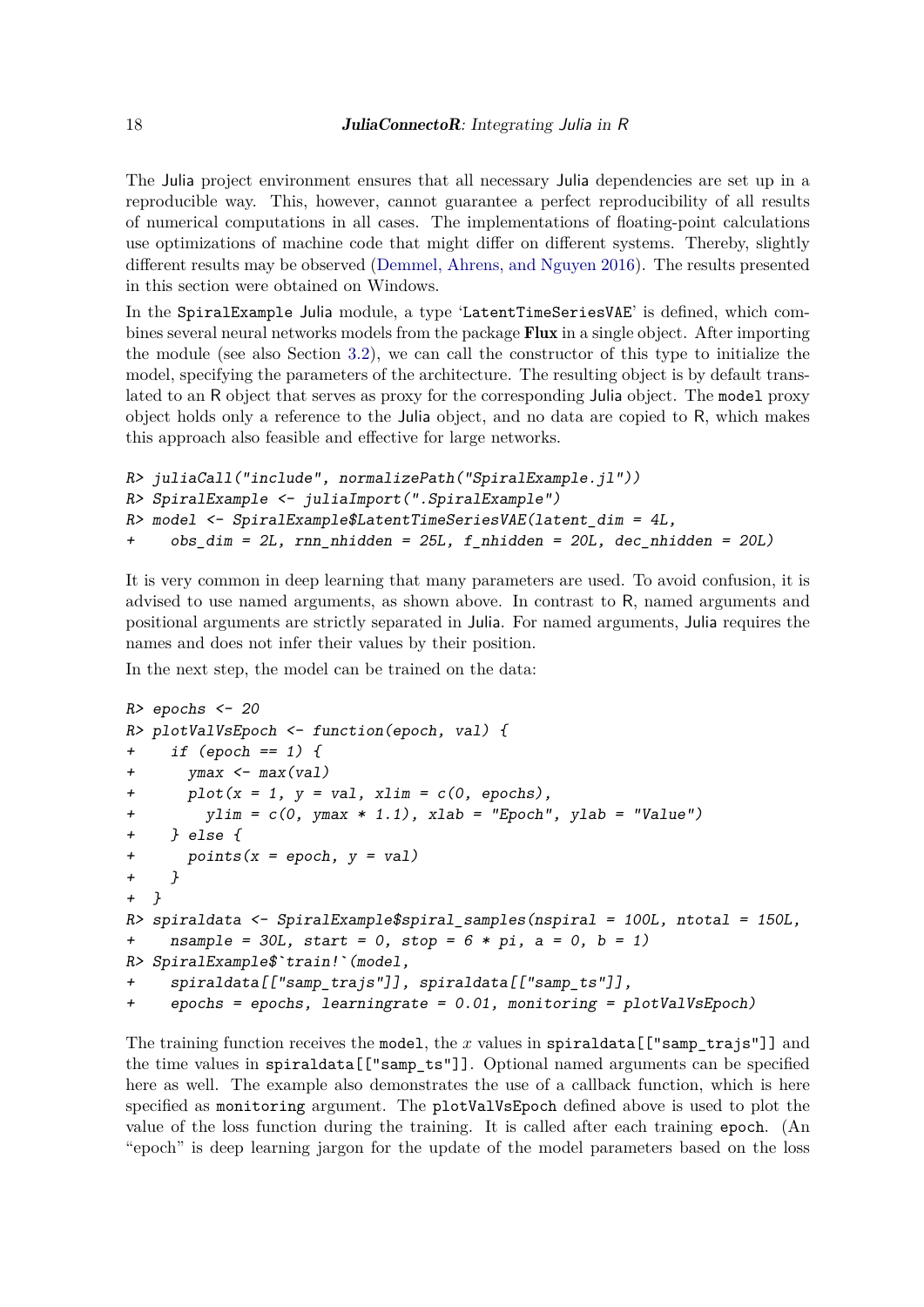

<span id="page-18-0"></span>Figure 3: The output of the function plotValVsEpoch, which is used to plot the value of the loss over the number of epochs. In this case, the loss gets suddenly worse in one step but decreases to a better optimum later in the training.

function using all samples once.) A plot of the loss function (see Figure [3\)](#page-18-0) allows to evaluate the training progress at one glance. Displaying output directly during the training is especially useful if the training takes longer.

After the model has been trained, we can evaluate the model performance. In our case, we take a look at the model predictions for the training observations. By parameterizing the latent space dynamics as a time-continuous ODE solution, we can inter- and extrapolate the time series by solving the ODE at other time points than the ones observed in the training data and decoding them to data space (see Figure [2\)](#page-14-0). The prediction can be done, e.g., with the following code:

```
R> predlength <- length(spiraldata[["samp_ts"]] + 10
R> SpiralExample$predictspiral(model, sample,
     spiraldata[["orig_ts"]][1:predlength])
```
Here, the sample contains the *x* values, and spiraldata [["orig\_ts"]] contains all possible time values.

# **5. Summary and outlook**

We have introduced the **JuliaConnectoR** package for connecting R and Julia in a reliable and convenient way. The example with neural differential equations shows how the **JuliaConnec**toR package can help to enable more flexible ways of deep learning in R. It also demonstrates some best practices for employing Julia, such as using Julia modules.

The comparison of current features in Table [1](#page-4-0) provides an overview over the different language bridges between Julia and R. It can be seen that the **JuliaConnectoR** package is a new solution for connecting Julia and R that offers many features not available in other packages. The usage of the most important functions of the package has been exemplified in the small code snippets for illustrating the features. An overview of the functions that have been presented here can be seen in Table [4.](#page-19-1)

There is also some potential that is not yet fully leveraged: A next step for developing the JuliaConnectoR package further could be to harness the fact that the communication via TCP could in principle be used to run Julia sessions remotely from the computer running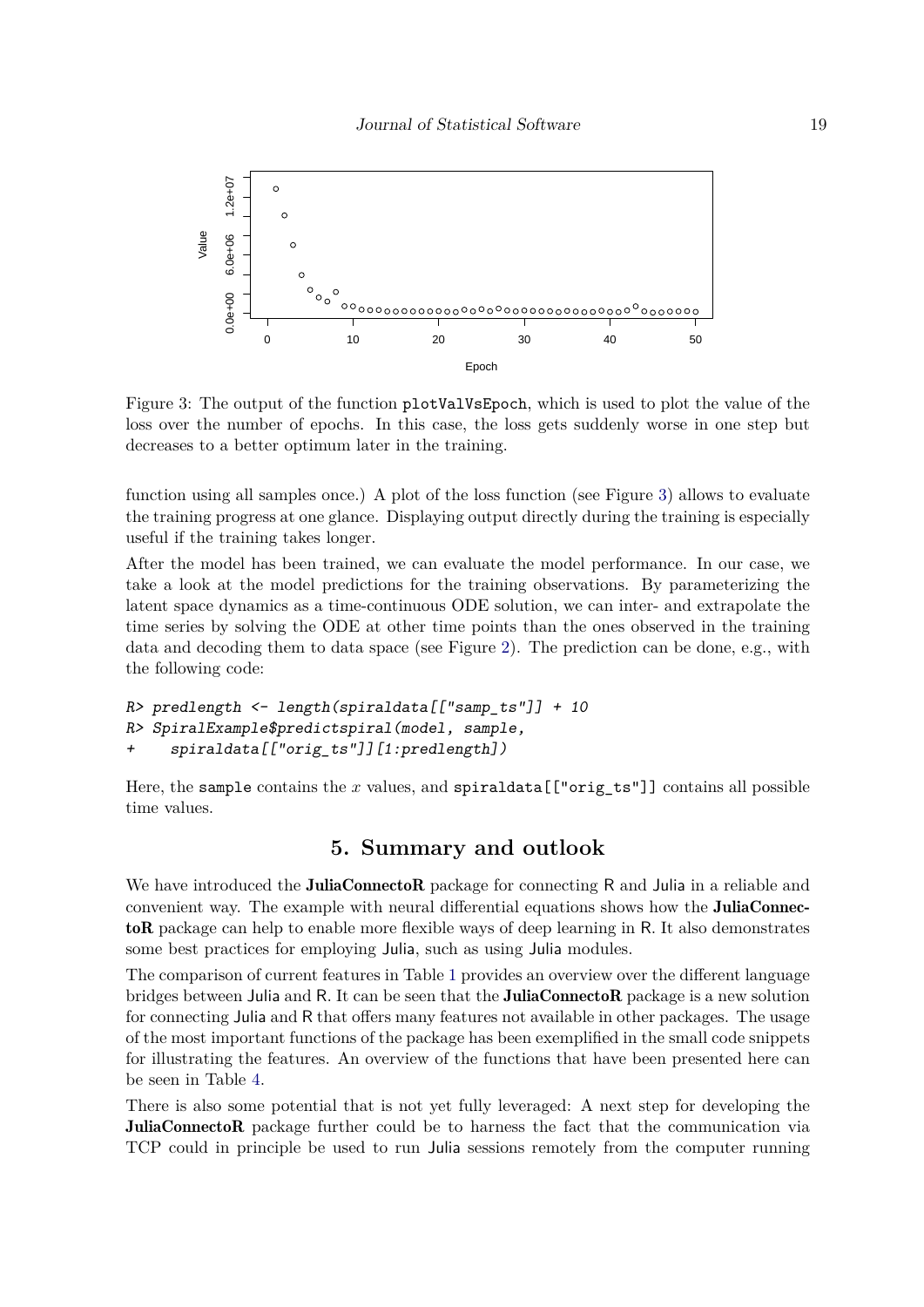| Function name | Short description                                             | Usage see |
|---------------|---------------------------------------------------------------|-----------|
| juliaImport   | Load a Julia package in Julia via import and return its       | 3.2       |
|               | functions and data types as an environment, such that the     |           |
|               | functions can be called directly in R.                        |           |
| juliaFun      | Create an R function that wraps a Julia function.             | 3.4       |
| juliaCall     | Call any Julia function by name. (Not needed for functions    | 3.2, 3.9  |
|               | created via juliaImport or juliaFun.)                         |           |
| juliaEval     | Evaluate a simple Julia expression (and return the result).   | 3.4, 3.8  |
| juliaLet      | Evaluate Julia expressions with R variables in place of Julia | 3.6       |
|               | variables employing a let block (and return the result).      |           |
| juliaGet      | Fully translate a Julia object to an R object.                | 3.4       |

<span id="page-19-1"></span>Table 4: Overview of most important exported functions.

the R session. This might be useful when users want to use a convenient user interface for programming on their machine, and at the same time, they would like to utilize resources on remote computing servers. As detailed in Section [3.1,](#page-3-0) the **JuliaConnectoR** is the only one of the three packages connecting Julia and R whose design allows it to be used in such a way. It is technically not complicated to run a Julia server with the Julia part of the JuliaConnectoR on a remote server in the network, and connect to it from a different computer. Yet, additional security measures need to be implemented for putting this in practice since the execution of arbitrary code can be triggered via such a connection.

The goal of the current version is to connect R and Julia in an intuitive way. The best example for this is the automatic importing of Julia packages. Also, the features for interactive use, such as the redirection of the standard (error) output and the possibility to interrupting running commands, make it easier to develop extensions for R in Julia.

Additionally, the JuliaConnectoR package comes with a design that aims to avoid a state in Julia that is not visible in R: Julia functions can be translated to R functions and all variables returned from Julia are translated into R variables. It is not necessary or encouraged by the package to use global variables. In places where Julia and R do not align so easily, this is aided by the introduction of the function juliaLet to handle more complex Julia expressions. By that, the design of the **JuliaConnectoR** package allows for a clean style of programming and minimizes the feeling of "remote-controlling" Julia.

# **Acknowledgments**

This work has been supported by the Federal Ministry of Education and Research (BMBF) in Germany in the MIRACUM project (FKZ 01ZZ1801B).

# **References**

<span id="page-19-0"></span>Abadi M, Isard M, Murray DG (2017). "A Computational Model for TensorFlow: An Introduction." In *MAPL 2017 – Proceedings of the 1st ACM SIGPLAN International Workshop on Machine Learning and Programming Languages*, pp. 1–7. [doi:10.1145/3088525.](https://doi.org/10.1145/3088525.3088527) [3088527](https://doi.org/10.1145/3088525.3088527).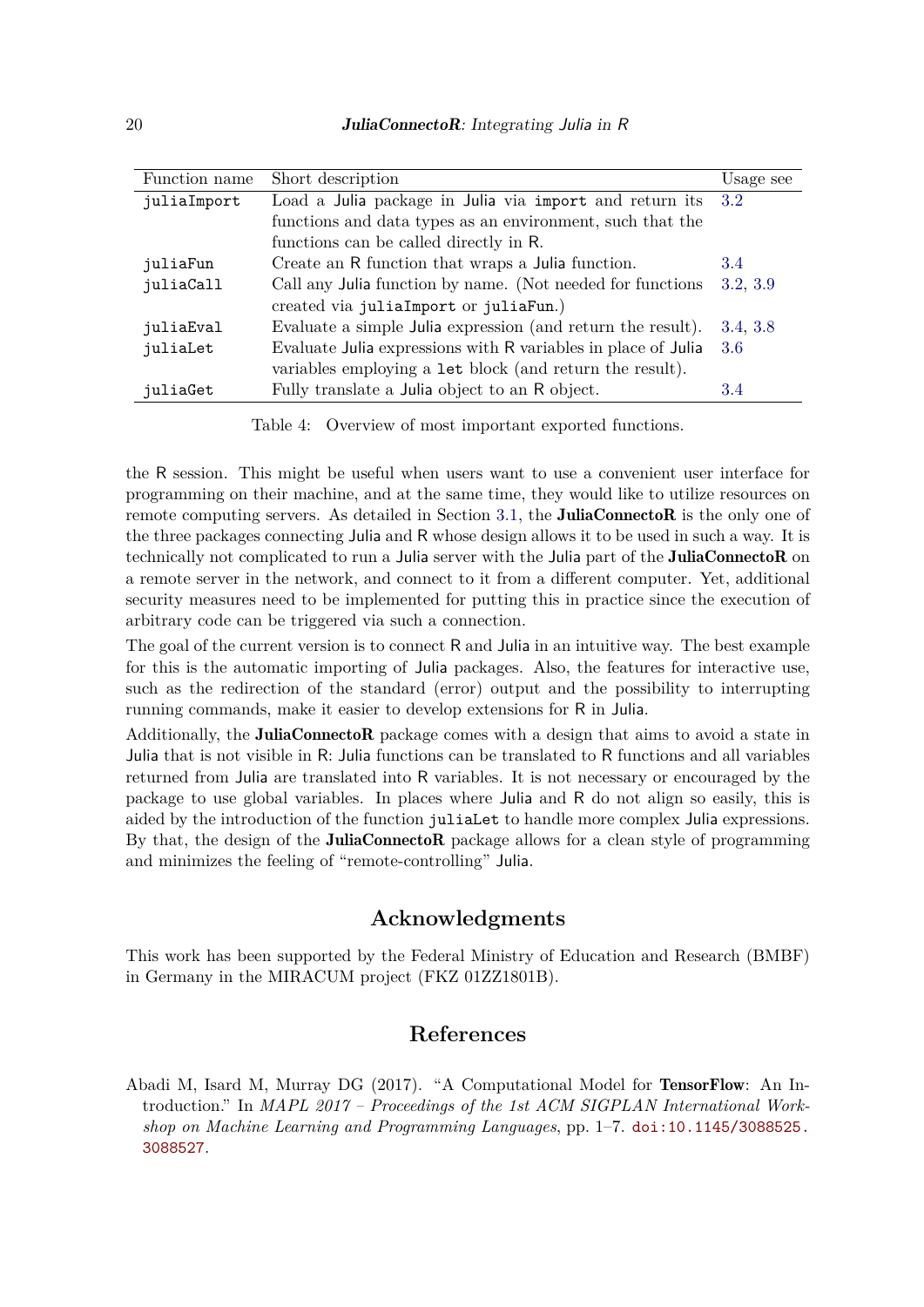- <span id="page-20-7"></span>Allaire JJ, Chollet F (2021). keras*:* R *Interface to* Keras. R package version 2.7.0, URL <https://CRAN.R-project.org/package=keras>.
- <span id="page-20-3"></span>Bates D (2020). "Julia Package MixedModels (GitHub Repository)." [doi:10.5281/zenodo.](https://doi.org/10.5281/zenodo.3727845) [3727845](https://doi.org/10.5281/zenodo.3727845).
- <span id="page-20-12"></span>Bates D, Lai R, Byrne S, *et al.* (2020a). "Julia Package RCall (GitHub Repository)." URL <https://github.com/JuliaInterop/RCall.jl>.
- <span id="page-20-9"></span>Bates D, Mächler M, Bolker B, Walker S (2015). "Fitting Linear Mixed-Effects Models Using lme4." *Journal of Statistical Software*, **67**(1), 1–48. [doi:10.18637/jss.v067.i01](https://doi.org/10.18637/jss.v067.i01).
- <span id="page-20-10"></span>Bates D, White JM, Stukalov A (2020b). "Julia Package RData (GitHub Repository)." URL <https://github.com/JuliaData/RData.jl>.
- <span id="page-20-1"></span>Becker RA, Chambers JM (1984). S*: An Interactive Environment for Data Analysis and Graphics*. Wadsworth Advanced Book Program, Belmont.
- <span id="page-20-0"></span>Bezanson J, Edelman A, Karpinski S, Shah V (2017). "Julia: A Fresh Approach to Numerical Computing." *SIAM Review*, **59**(1), 65–98. [doi:10.1137/141000671](https://doi.org/10.1137/141000671).
- <span id="page-20-14"></span>Blei DM, Kucukelbir A, McAuliffe JD (2017). "Variational Inference: A Review for Statisticians." *Journal of the American Statistical Association*, **112**(518), 859–877. [doi:](https://doi.org/10.1080/01621459.2017.1285773) [10.1080/01621459.2017.1285773](https://doi.org/10.1080/01621459.2017.1285773).
- <span id="page-20-11"></span>Bray T (2017). *The* JavaScript *Object Notation (JSON) Data Interchange Format*. URL <https://tools.ietf.org/html/rfc8259>.
- <span id="page-20-5"></span>Chambers JM (2016). *Extending* R. Chapman & Hall/CRC, Boca Raton.
- <span id="page-20-4"></span>Chambers JM (2019). XRJulia*: Structured Interface to* Julia. R package version 0.9.0, URL <https://CRAN.R-project.org/package=XRJulia>.
- <span id="page-20-2"></span>Chen TQ, Rubanova Y, Bettencourt J, Duvenaud D (2018). "Neural Ordinary Differential Equations." In S Bengio, H Wallach, H Larochelle, K Grauman, N Cesa-Bianchi, R Garnett (eds.), *Advances in Neural Information Processing Systems*, volume 31. Curran Associates, Inc. URL [https://proceedings.neurips.cc/paper/2018/](https://proceedings.neurips.cc/paper/2018/file/69386f6bb1dfed68692a24c8686939b9-Paper.pdf) [file/69386f6bb1dfed68692a24c8686939b9-Paper.pdf](https://proceedings.neurips.cc/paper/2018/file/69386f6bb1dfed68692a24c8686939b9-Paper.pdf).

<span id="page-20-8"></span>Chollet F, *et al.* (2015). "Keras: The Python Deep Learning API." URL <https://keras.io/>.

- <span id="page-20-6"></span>Dahl D (2020). "Integration of R and Scala Using rscala." *Journal of Statistical Software*, **92**(4), 1–18. [doi:10.18637/jss.v092.i04](https://doi.org/10.18637/jss.v092.i04).
- <span id="page-20-15"></span>Demmel J, Ahrens P, Nguyen HD (2016). "Efficient Reproducible Floating Point Summation and BLAS." *Technical Report UCB/EECS-2016-121*, EECS Department, University of California, Berkeley. URL [https://www2.eecs.berkeley.edu/Pubs/TechRpts/2016/](https://www2.eecs.berkeley.edu/Pubs/TechRpts/2016/EECS-2016-121.html) [EECS-2016-121.html](https://www2.eecs.berkeley.edu/Pubs/TechRpts/2016/EECS-2016-121.html).
- <span id="page-20-13"></span>Dowle M, Srinivasan A (2021). data.table*: Extension of '*data.frame*'*. R package version 1.14.2, URL <https://CRAN.R-project.org/package=data.table>.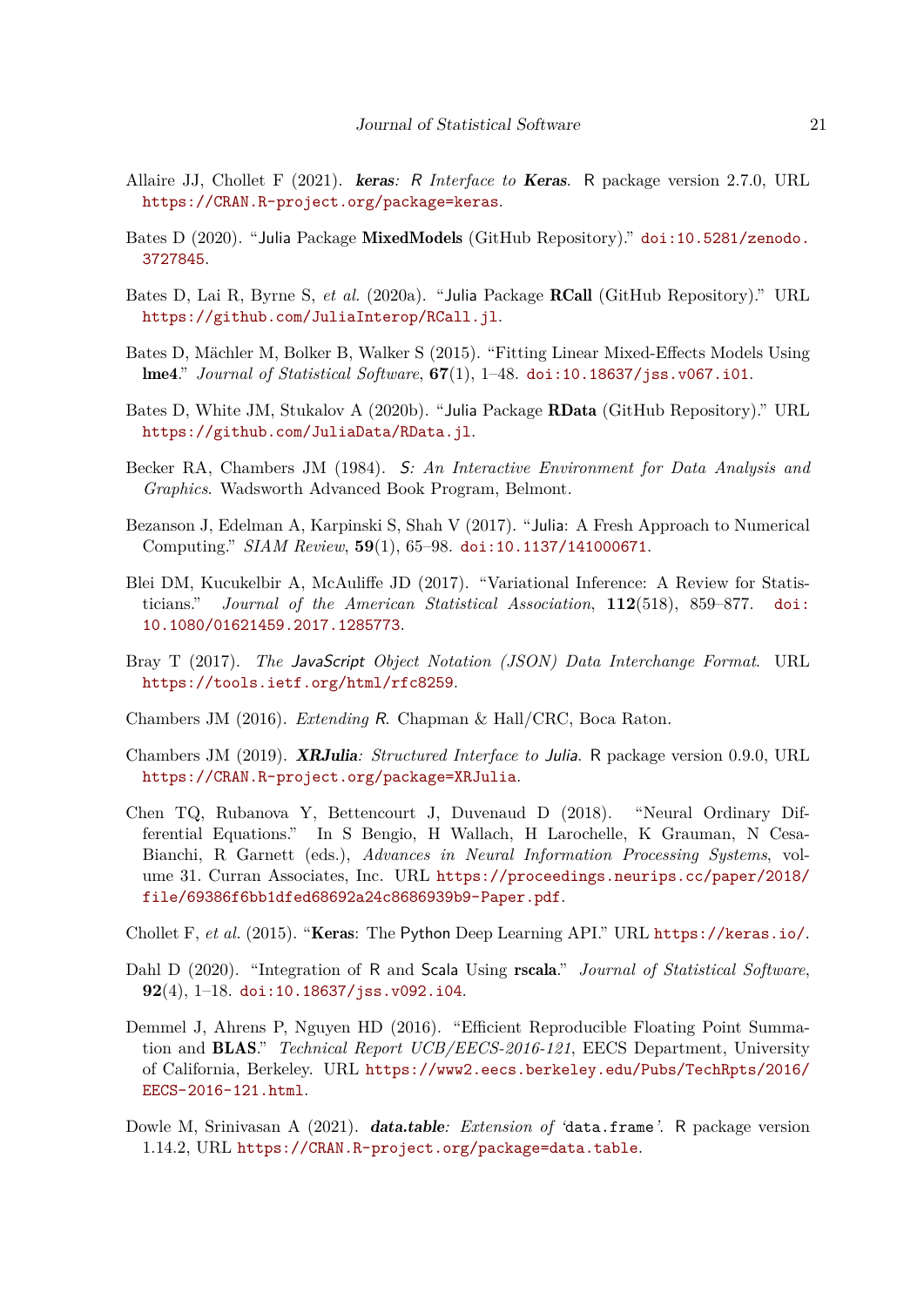- <span id="page-21-0"></span>Dunning I, Huchette J, Lubin M (2017). "JuMP: A Modeling Language for Mathematical Optimization." *SIAM Review*, **59**(2), 295–320. [doi:10.1137/15m1020575](https://doi.org/10.1137/15m1020575).
- <span id="page-21-13"></span>He K, Zhang X, Ren S, Sun J (2016). "Deep Residual Learning for Image Recognition." In *Proceedings of the IEEE Conference on Computer Vision and Pattern Recognition (CVPR)*.
- <span id="page-21-3"></span>Innes M (2018). "Flux: Elegant Machine Learning with Julia." *Journal of Open Source Software*, **3**(25), 602. [doi:10.21105/joss.00602](https://doi.org/10.21105/joss.00602).
- <span id="page-21-5"></span>Innes M, Karpinski S, Shah V, Barber D, Stenetorp P, Besard T, Bradbury J, Churavy V, Danisch S, Edelman A, Malmaud J, Revels J, Yuret D (2018a). "On Machine Learning and Programming Languages." In *SysML Conference 2018*. URL [https://mlsys.org/](https://mlsys.org/Conferences/doc/2018/37.pdf) [Conferences/doc/2018/37.pdf](https://mlsys.org/Conferences/doc/2018/37.pdf).
- <span id="page-21-4"></span>Innes M, Saba E, Fischer K, Gandhi D, Rudilosso MC, Joy NM, Karmali T, Pal A, Shah V (2018b). "Fashionable Modelling with Flux." arXiv:1811.01457 [cs.PL], URL [https:](https://arxiv.org/abs/1811.01457) [//arxiv.org/abs/1811.01457](https://arxiv.org/abs/1811.01457).
- <span id="page-21-12"></span>Julia Computing, Inc (2020). "Julia Package JuliaDB (GitHub Repository)." URL [https:](https://github.com/JuliaComputing/JuliaDB.jl) [//github.com/JuliaComputing/JuliaDB.jl](https://github.com/JuliaComputing/JuliaDB.jl).
- <span id="page-21-11"></span>Julia Data Collaborators (2020). "Julia Package DataFrames (GitHub Repository)." URL <https://github.com/JuliaData/DataFrames.jl>.
- <span id="page-21-9"></span>Kalibera T (2020). "UTF-8 Support on Windows." The R Blog, URL [https://blog.](https://blog.R-project.org/2020/05/02/utf-8-support-on-windows/) [R-project.org/2020/05/02/utf-8-support-on-windows/](https://blog.R-project.org/2020/05/02/utf-8-support-on-windows/).
- <span id="page-21-14"></span>Kingma DP, Welling M (2014). "Auto-Encoding Variational Bayes." In Y Bengio, Y Le-Cun (eds.), *2nd International Conference on Learning Representations (ICLR), Conference Track Proceedings*.
- <span id="page-21-6"></span>Landry M (2018). *Machine Learning with* R *and* h2o. h2o Booklet, 7th edition. H2O.ai. URL <https://www.h2o.ai/resources/>.
- <span id="page-21-1"></span>Li C (2019). "JuliaCall: An R Package for Seamless Integration between R and Julia." *Journal of Open Source Software*, **4**(35), 1284. [doi:10.21105/joss.01284](https://doi.org/10.21105/joss.01284).
- <span id="page-21-7"></span>Luraschi J, Kuo K, Ushey K, Allaire JJ, Falaki H, Wang L, Zhang A, Li Y, Ruiz E, The Apache Software Foundation (2022). sparklyr*:* R *Interface for* Apache Spark. R package version 1.7.4, URL <https://CRAN.R-project.org/package=sparklyr>.
- <span id="page-21-8"></span>MongoDB, Inc (2009). "BSON (Binary JSON) Serialization." URL <http://bsonspec.org/>.
- <span id="page-21-10"></span>Müller K, Wickham H (2021). tibble*: Simple Data Frames*. R package version 3.1.6, URL <https://CRAN.R-project.org/package=tibble>.
- <span id="page-21-2"></span>Paszke A, Gross S, Massa F, Lerer A, Bradbury J, Chanan G, Killeen T, Lin Z, Gimelshein N, Antiga L, Desmaison A, Kopf A, Yang E, DeVito Z, Raison M, Tejani A, Chilamkurthy S, Steiner B, Fang L, Bai J, Chintala S (2019). "PyTorch: An Imperative Style, High-Performance Deep Learning Library." In H Wallach, H Larochelle, A Beygelzimer, F d'Alché Buc, E Fox, R Garnett (eds.), *Advances in Neural Information Processing Systems 32*, pp. 8024–8035. Curran Associates, Inc. URL [http://papers.neurips.cc/paper/](http://papers.neurips.cc/paper/9015-pytorch-an-imperative-style-high-performance-deep-learning-library.pdf)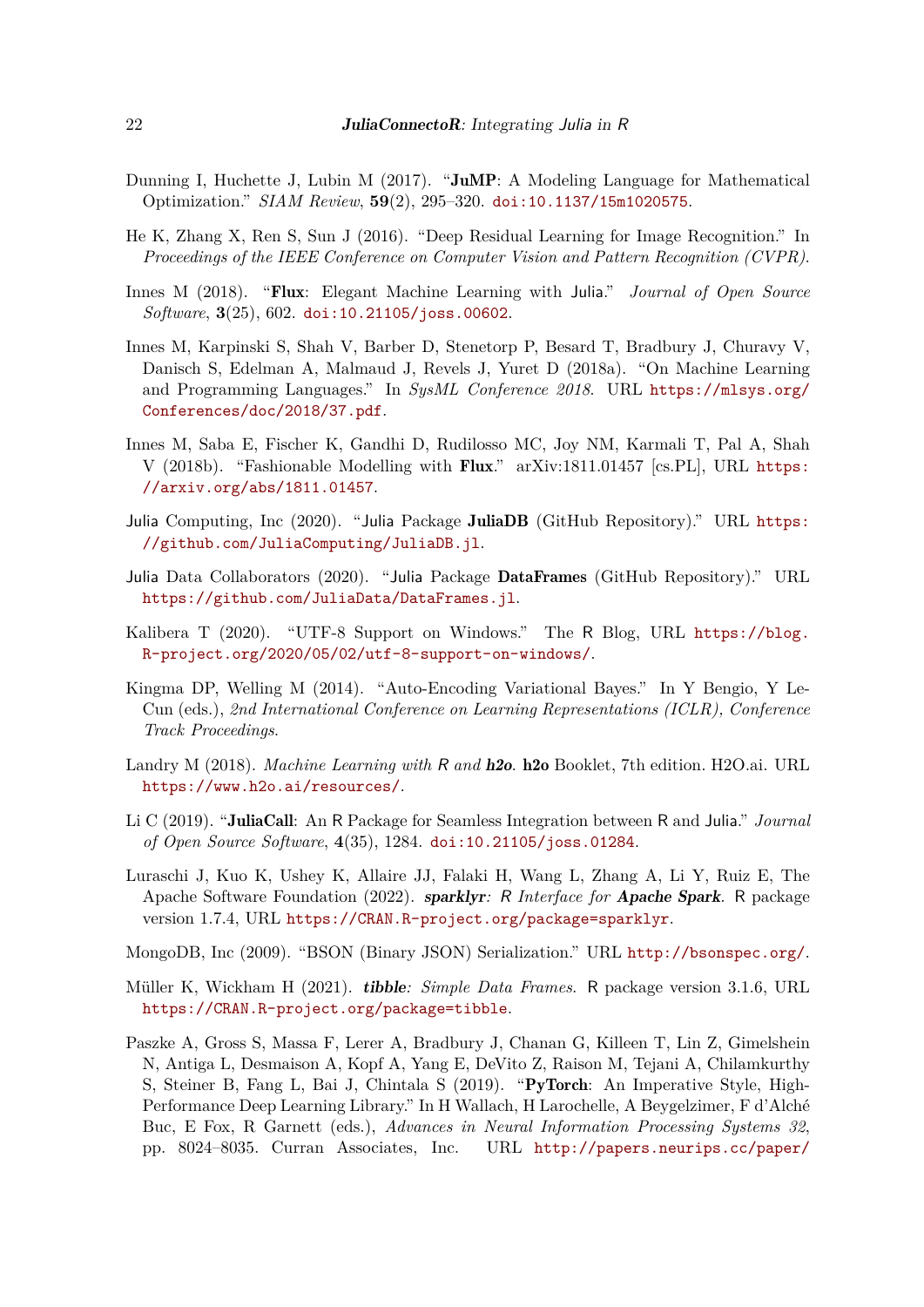[9015-pytorch-an-imperative-style-high-performance-deep-learning-library.](http://papers.neurips.cc/paper/9015-pytorch-an-imperative-style-high-performance-deep-learning-library.pdf) [pdf](http://papers.neurips.cc/paper/9015-pytorch-an-imperative-style-high-performance-deep-learning-library.pdf).

- <span id="page-22-9"></span>Postel J (1981). *Transmission Control Protocol*. URL [https://tools.ietf.org/html/](https://tools.ietf.org/html/rfc793) [rfc793](https://tools.ietf.org/html/rfc793).
- <span id="page-22-3"></span>Rackauckas C (2021). diffeqr*: Solving Differential Equations (ODEs, SDEs, DDEs, DAEs)*. R package version 1.1.1, URL <https://CRAN.R-project.org/package=diffeqr>.
- <span id="page-22-12"></span>Rackauckas C, Innes M, Ma Y, Bettencourt J, White L, Dixit V (2019). "DiffEqFlux.jl – A Julia Library for Neural Differential Equations." arXiv:1902.02376 [cs.LG], URL [https:](https://arxiv.org/abs/1902.02376) [//arxiv.org/abs/1902.02376](https://arxiv.org/abs/1902.02376).
- <span id="page-22-2"></span>Rackauckas C, Nie Q (2017). "DifferentialEquations.jl – A Performant and Feature-Rich Ecosystem for Solving Differential Equations in Julia." *Journal of Open Research Software*, **5**(1). [doi:10.5334/jors.151](https://doi.org/10.5334/jors.151).
- <span id="page-22-0"></span>R Core Team (2021a). R*: A Language and Environment for Statistical Computing*. R Foundation for Statistical Computing, Vienna, Austria. URL <https://www.R-project.org/>.
- <span id="page-22-10"></span>R Core Team (2021b). R *Installation and Administration*. R version 4.1.0, URL [https:](https://CRAN.R-project.org/doc/manuals/r-release/R-admin.pdf) [//CRAN.R-project.org/doc/manuals/r-release/R-admin.pdf](https://CRAN.R-project.org/doc/manuals/r-release/R-admin.pdf).
- <span id="page-22-6"></span>Reyes AR (2020). rTorch*:* R *Bindings to* PyTorch. R package version 0.4.2, URL [https:](https://CRAN.R-project.org/package=rTorch) [//CRAN.R-project.org/package=rTorch](https://CRAN.R-project.org/package=rTorch).
- <span id="page-22-11"></span>Rumelhart D, Hinton G, Williams R (1986). "Learning Representations by Back-Propagating Errors." *Nature*, **323**(6088), 533–536. [doi:10.1038/323533a0](https://doi.org/10.1038/323533a0).
- <span id="page-22-1"></span>Shah VB (2013). "Julia 0.1 Release on GitHub." URL [https://github.com/JuliaLang/](https://github.com/JuliaLang/julia/releases/tag/v0.1) [julia/releases/tag/v0.1](https://github.com/JuliaLang/julia/releases/tag/v0.1).
- <span id="page-22-4"></span>Urbanek S (2021). rJava*: Low-Level* R *to* Java *Interface*. R package version 1.0-6, URL <https://CRAN.R-project.org/package=rJava>.
- <span id="page-22-5"></span>Ushey K, Allaire JJ, Tang Y (2022). reticulate*:* R *Interface to* Python. R package version 1.23, URL <https://CRAN.R-project.org/package=reticulate>.
- <span id="page-22-7"></span>Van Rossum G, *et al.* (2011). Python *Programming Language*. URL [https://www.python.](https://www.python.org/) [org/](https://www.python.org/).
- <span id="page-22-8"></span>Wickham H (2019). *Advanced* R. 2nd edition. Chapman & Hall/CRC, Boca Raton. ISBN 978-1-4665-8696-3.